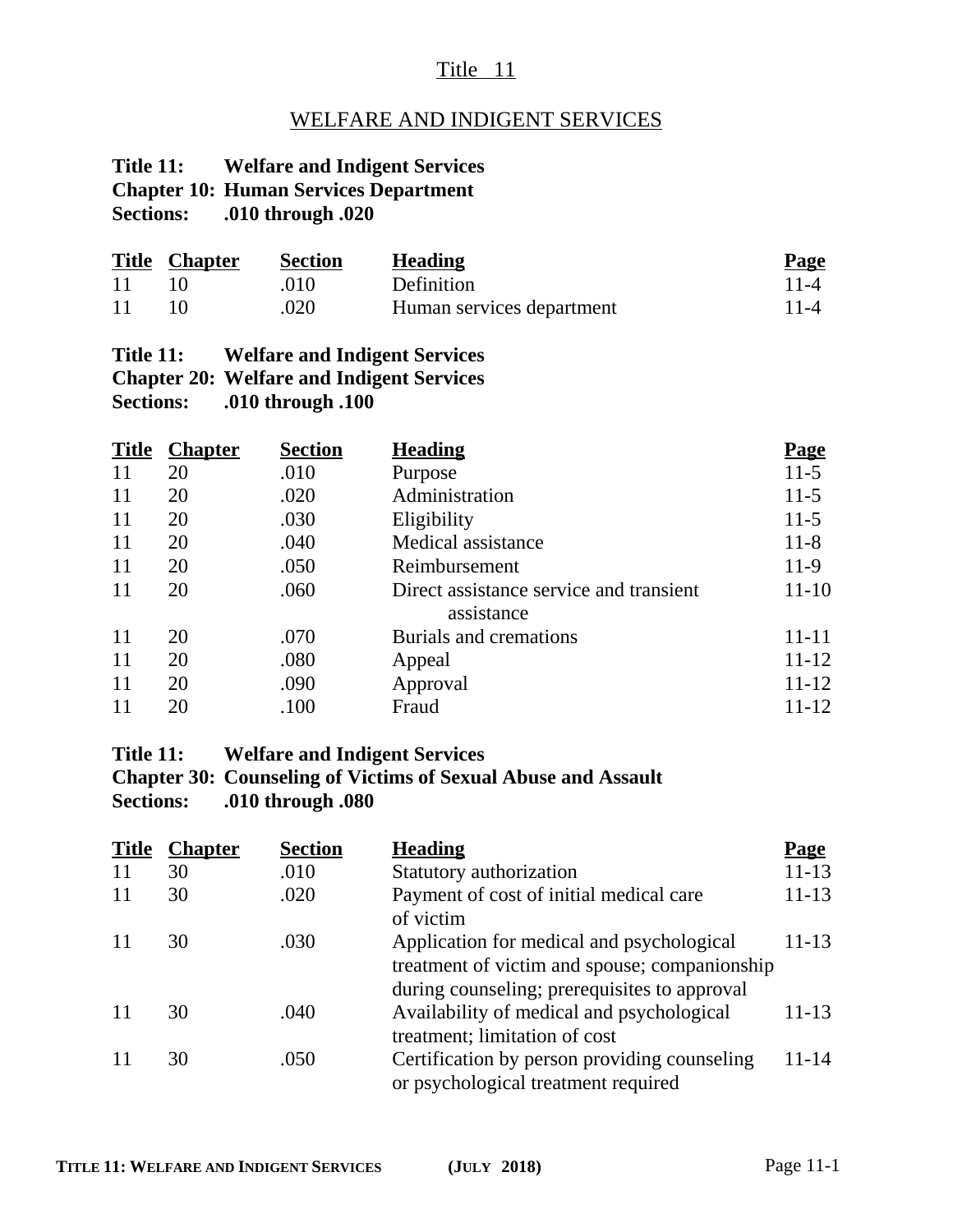| 11 | 30 | .060 | Limitation on time for treatment              | $11 - 14$ |
|----|----|------|-----------------------------------------------|-----------|
| 11 | 30 | .070 | Applicability of this chapter to sexual abuse | 11-14     |
| 11 | 30 | .080 | Payment for Jane Doe sexual assault kits      | $11 - 14$ |

## **Title 11: Welfare and Indigent Services Chapter 40: Emergency Management**<br>Sections: .010 through .080 **Sections: .010 through .080**

| <b>Title</b> | <u>Chapter</u> | <b>Section</b> | <b>Heading</b>                                | <b>Page</b> |
|--------------|----------------|----------------|-----------------------------------------------|-------------|
| 11           | 40             | .010           | Definition                                    | $11 - 15$   |
| 11           | 40             | .020           | Council membership                            | $11 - 15$   |
| 11           | 40             | .030           | Council powers and duties                     | $11 - 15$   |
| 11           | 40             | .040           | <b>Council Director</b>                       | $11 - 16$   |
| 11           | 40             | .050           | <b>Emergency Management Corps - Purpose</b>   | $11 - 16$   |
| 11           | 40             | .060           | <b>Emergency Management Corps - Divisions</b> | $11 - 16$   |
| 11           | 40             | .070           | Volunteers                                    | $11 - 17$   |
| 11           | 40             | .080           | <b>Violation - Penalty</b>                    | 11-17       |

| Title 11: | <b>Welfare and Indigent Services</b>          |
|-----------|-----------------------------------------------|
|           | <b>Chapter 50: Emergency Medical Services</b> |

**Sections: .010 through .060**

| <b>Title</b> | <b>Chapter</b> | <b>Section</b> | <b>Heading</b>                   | <b>Page</b> |
|--------------|----------------|----------------|----------------------------------|-------------|
| 11           | 50             | .010           | <b>EMS</b> Director              | $11 - 18$   |
| 11           | 50             | .020           | Volunteers                       | $11 - 18$   |
| 11           | 50             | .030           | Membership service plan          | $11 - 18$   |
| 11           | 50             | .040           | <b>EMS</b> franchise             | $11 - 18$   |
| 11           | 50             | .050           | Requirements for other providers | $11 - 18$   |
| 11           | 50             | .060           | Other laws unaffected            | 11-19       |

## **Title 11: Welfare and Indigent Services**

**Chapter 60: Public Guardian and Public Administrator Office Sections: .010 through .140**

| <b>Title</b> | <b>Chapter</b> | <b>Section</b> | <b>Heading</b>                                                                                     | <b>Page</b> |
|--------------|----------------|----------------|----------------------------------------------------------------------------------------------------|-------------|
| 11           | 60             | .010           | Office of public guardian/administrator<br>established                                             | $11 - 20$   |
| 11           | 60             | .020           | Vacancy                                                                                            | 11-20       |
| 11           | 60             | .030           | Subordinates, consultants and assistants                                                           | $11-20$     |
| 11           | 60             | .040           | Records and account                                                                                | 11-20       |
| 11           | 60             | .050           | Caseload                                                                                           | $11 - 20$   |
| 11           | 60             | .060           | Qualifications of person for whom public<br>guardian may be appointed; petition for<br>appointment | $11 - 21$   |
|              | 60             | .070           | Retention of attorney                                                                              | 11-21       |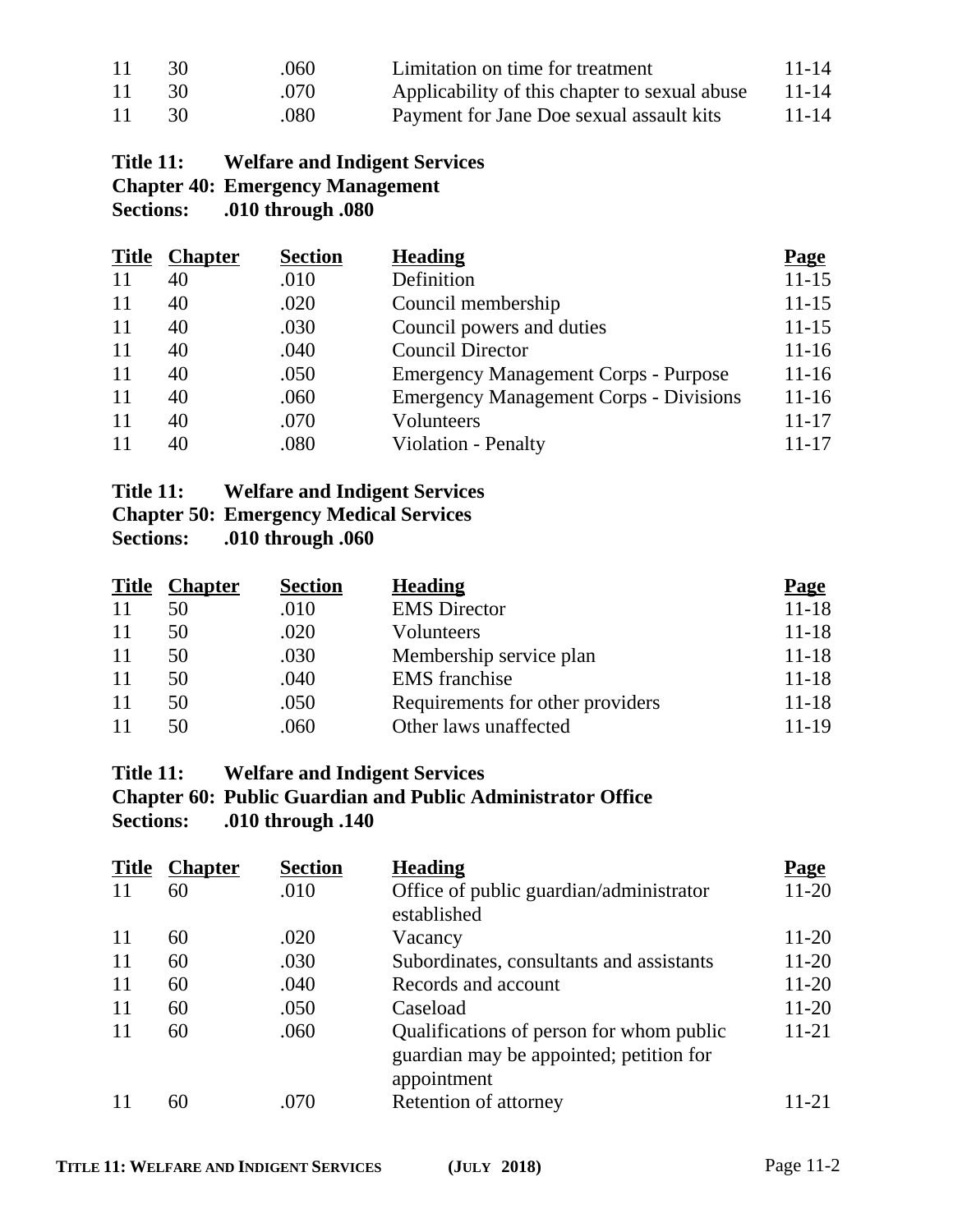| 11 | 60 | .080 | Investigation of financial status of person<br>for whom public guardian/administrator | 11-22     |
|----|----|------|---------------------------------------------------------------------------------------|-----------|
|    |    |      | is requested                                                                          | $11-22$   |
| 11 | 60 | .090 | Allocation of costs incurred in appointment<br>proceedings and administrative costs   |           |
| 11 | 60 | .100 | Value of guardian/administrator's services                                            | $11 - 22$ |
|    |    |      | allowable as claim against ward's estate;                                             |           |
|    |    |      | deposit of money received by public guardian                                          |           |
| 11 | 60 | .110 | Circumstances under which public                                                      | $11-22$   |
|    |    |      | administrator may secure property of deceased                                         |           |
| 11 | 60 | .120 | Termination of appointment                                                            | $11-22$   |
| 11 | 60 | .130 | <b>Conflict between Nevada Revised Statutes</b>                                       | $11-23$   |
|    |    |      | and Eureka County Code                                                                |           |
| 11 | 60 | .140 | Revocation of previous appointments and                                               | $11-23$   |
|    |    |      | designations for public guardian/administrator                                        |           |

# **Title 11: Welfare and Indigent Services**

**Chapter 70: Legal Aid<br>Sections: 010 throughtlengle** 

**Sections: .010 through .020**

|     | <b>Title Chapter</b> | <b>Section</b> | <b>Heading</b>                          | <b>Page</b> |
|-----|----------------------|----------------|-----------------------------------------|-------------|
| -11 |                      | .010           | Revenue funds for legal aid established | 11-24       |
| -11 |                      | .020           | Authority to expend funds               | $11 - 24$   |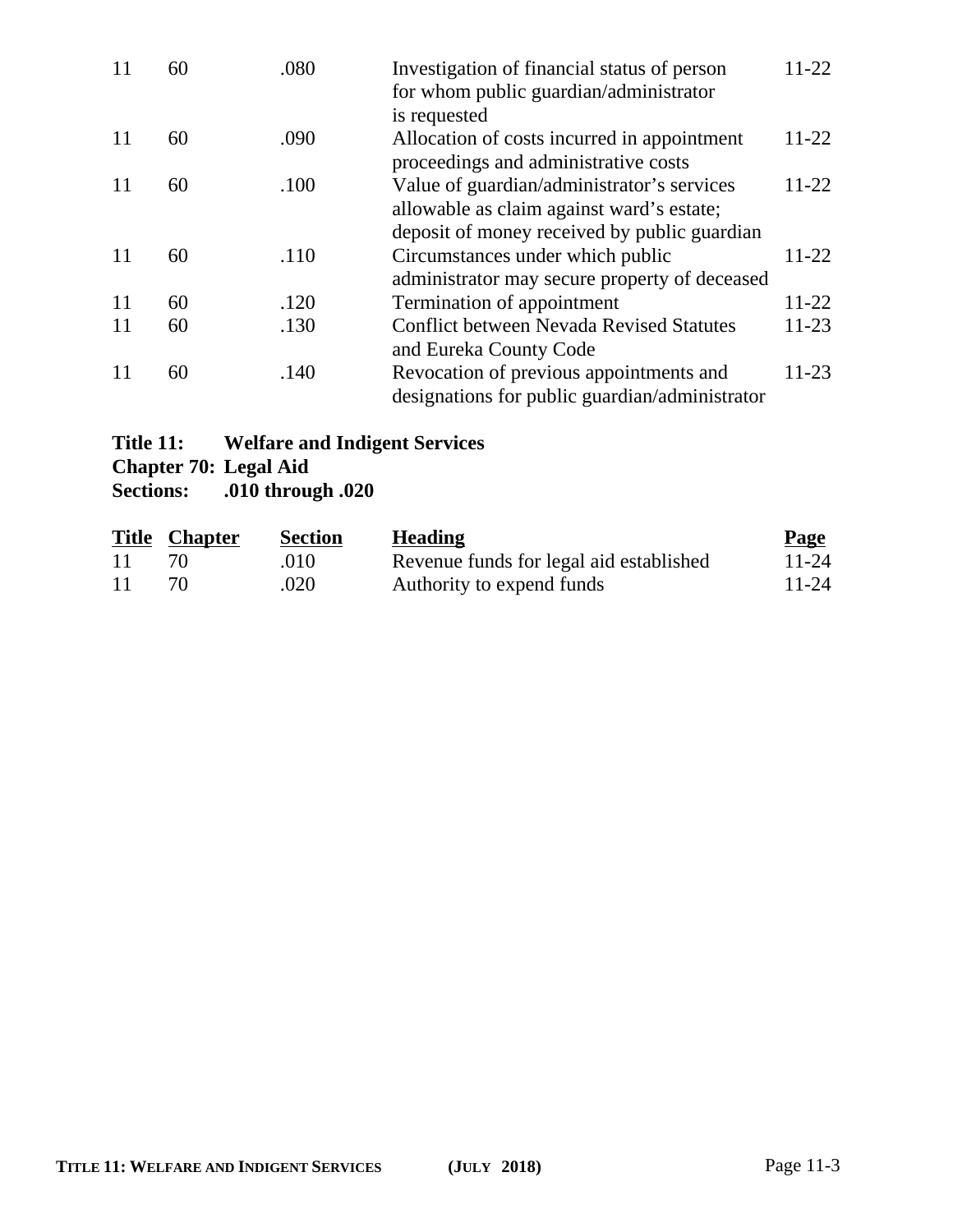## Chapter 10 - HUMAN SERVICES DEPARTMENT

#### .010 Definitions

For the purposes of this chapter, the term "human services" is defined to include all welfare operations, including direct assistance service and transient assistance, the Eureka and Crescent Valley Senior Centers, Meals on Wheels, food bank, and related services and operations.

#### .020 Human Services Department

- A. The Eureka County Department of Human Services is established.
- B. The welfare services and eligibility noted in this title shall be as defined and delineated in Eureka County's welfare policy.
- C. The Human Services Director shall be a person generally qualified by education and experience to plan and manage the County's human services operations under the direction of the Board of County Commissioners, and to advise the Board about such matters.
- D. Compensation and express duties of the Human Services Director shall be as from time to time determined by the Board of County Commissioners and adopted by the Board by resolution or minute orders and as defined by job description or contract.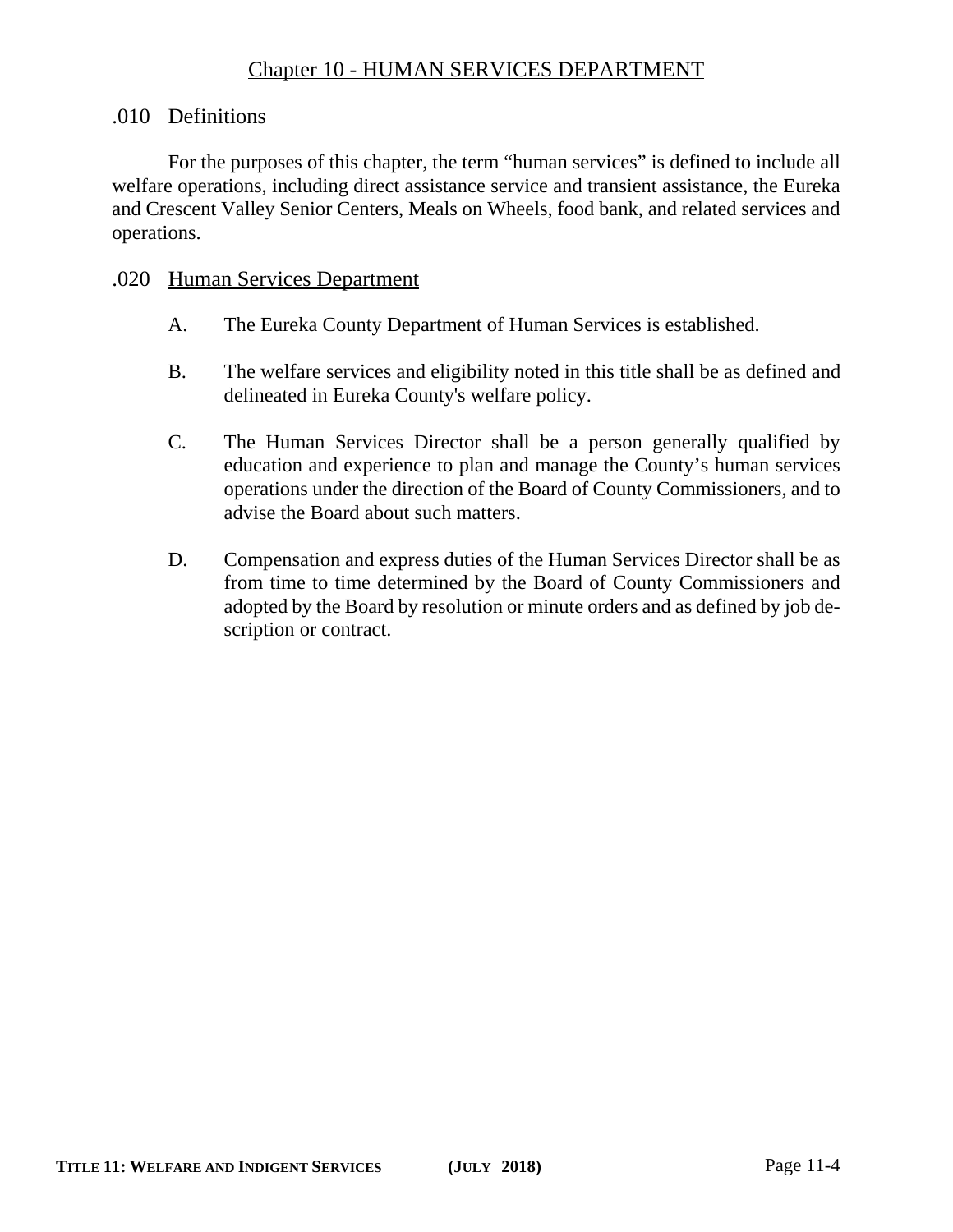## .010 Purpose

The objective of this chapter is the efficient delivery of assistance programs for medical and direct assistance as mandated by Nevada law, and is applicable to indigents and those incapacitated by age, disease or accident, lawfully residing herein, who are not supported or relieved by their relatives or guardians, by their own means, by state hospitals, or by other state, federal, or private institutions or agencies.

## .020 Administration

- A. This chapter shall be administered by the Human Services Director, or others at the discretion of the Board of County Commissioners.
- B. Assistance to transients shall be administered by the Human Services Director.
- C. The Human Services Director shall have the authority to act and make decisions in emergency situations without the prior approval of the Commissioners.
- D. The Human Services Director is expressly authorized to exercise those powers and perform those duties granted to the Board of County Commissioners under N.R.S. Chapter 428.

## .030 Eligibility

- A. A person is eligible for assistance if he/she lives in a household which has a total monthly income of less than:
	- 1. For one (1) person living without another member of a household, four hundred thirty-eight (\$438.00) dollars;
	- 2. For two (2) persons, five hundred eighty-eight (\$588.00) dollars;
	- 3. For three (3) or more persons, five hundred eighty-eight dollars (\$588.00) plus one hundred fifty (\$150.00) dollars for each person in the family in excess of two (2);
- B. For the purposes of this section, "**income**" includes the entire income of a household and the amount which a County projects a person or household is able to earn. "**Household**" is limited to a person and his spouse, parents, children, brothers and sisters residing with him.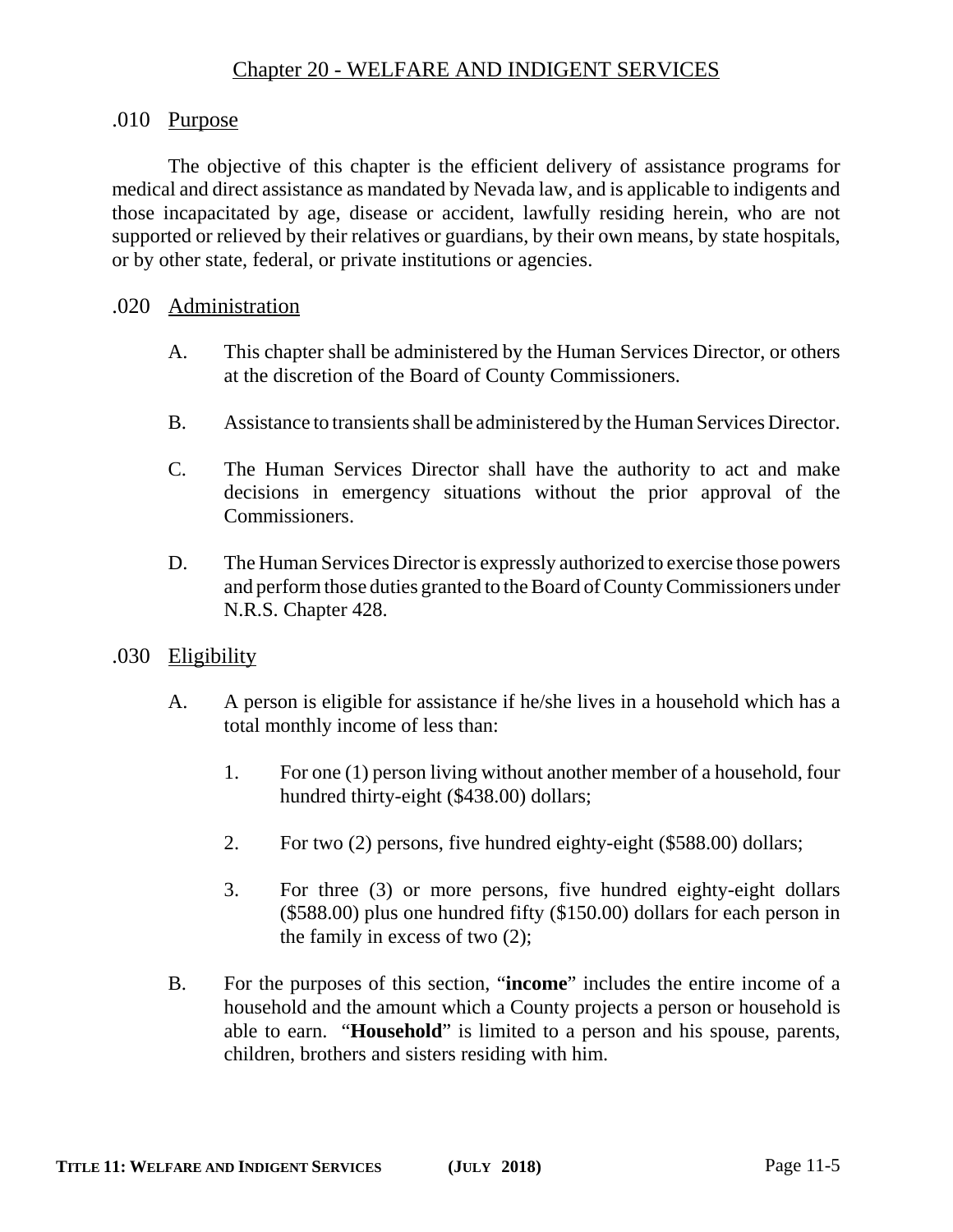- C. For the purpose of the income test, the following deductions shall be allowed if they consist of regular monthly payments on:
	- 1. Existing medical bills; and
	- 2. Alimony and child support, provided that such payment is paid to a person not included as one of the persons dependent upon income of patient or responsible relative in the income table; and
	- 3. Child care; and
	- 4. Involuntary deductions from income, such as income tax, Social Security contributions and retirement fund payments; and
	- 5. Reimbursement to the County for previous services received; and
	- 6. Payments from ACTION programs, including Foster Grandparents, Senior Companion, Retired Senior Volunteer and VISTA.
- D. Even if a person does not meet the income test, he may be eligible if it is determined by the Human Services Director that he does not have sufficient funds to pay for all or part of his medical care by reason of the following:
	- 1. Nature of the disability; and
	- 2. Estimated length of hospitalization; and
	- 3. Estimated elapsed time before employed person may return to work; and
	- 4. Effect of the disability, if any, on future income production.
- E. Assets for the entire household are allowed in the following:

## 1. **Real Property - Real Estate Holdings**.

- a. Ownership of the primary residence is allowed not to exceed fifteen thousand (\$15,000.00) dollars assessed valuation;
- b. Real property, wherever located, other than a personally occupied residence, shall be considered a liquid asset and must be liquidated prior to the granting of any assistance except temporary emergency assistance;
- c. Any assets transferred prior to ninety (90) days of application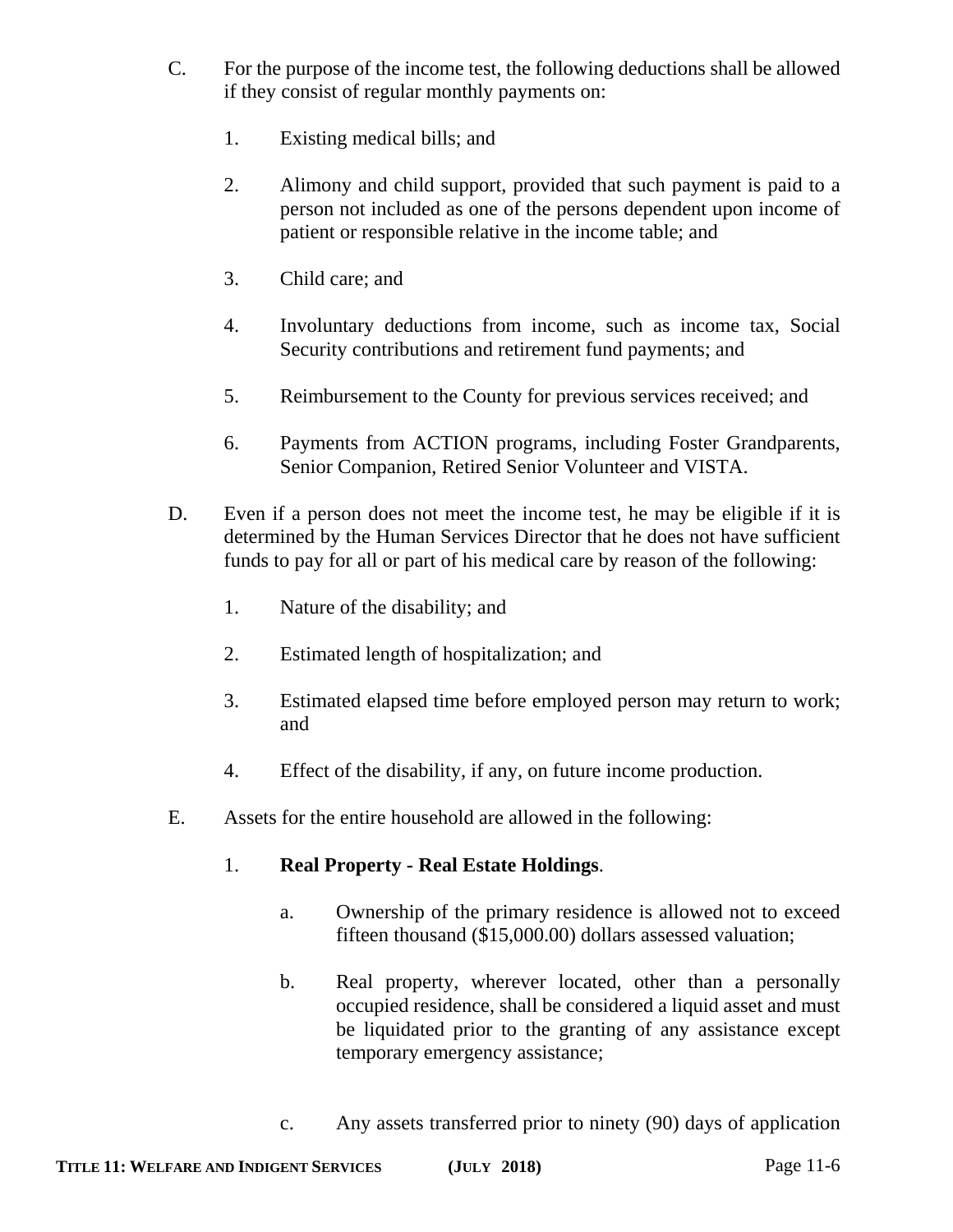date will still be considered in determining eligibility of applicant.

## 2. **Personal Property**.

- a. A household may have cash assets of seventy-five (\$75.00) dollars for the first person and twenty-five (\$25.00) dollars for each additional member of the household;
- b. Life insurance policies may have a cash surrender value not exceeding one thousand (\$1,000.00) dollars per household member;
- c. Household may own two (2) automobiles which shall not have a combined retail blue book value in excess of four thousand five hundred (\$4,500.00) dollars. Equity is not considered in determining value. Vehicles in excess of two (2) or in excess of a total blue book of four thousand five hundred (\$4,500.00) dollars will be considered liquid assets and must be liquidated prior to the granting of any assistance;
- d. Trailers and mobile homes are considered personal property if not personally occupied and shall be considered liquid assets and must be liquidated prior to the granting of any assistance;
- e. The household may not have personal assets, including but not limited to stocks, bonds, livestock, mining claims and equipment, with a total cash value in excess for the first person in the household, seventy-five (\$75.00) dollars, and twenty-five (\$25.00) dollars for each additional household member;
- f. Any assets transferred prior to ninety (90) days of application date will still be considered in determining eligibility of applicant;
- g. Assets of one thousand seven hundred (\$1,700.00) dollars are allowed for aged/disabled individual; two thousand five hundred (\$2,500.00) dollars is allowed for aged/disabled couple. Assets sold or in any manner released by any member of the assistance unit within two (2) years prior to County application must be declared.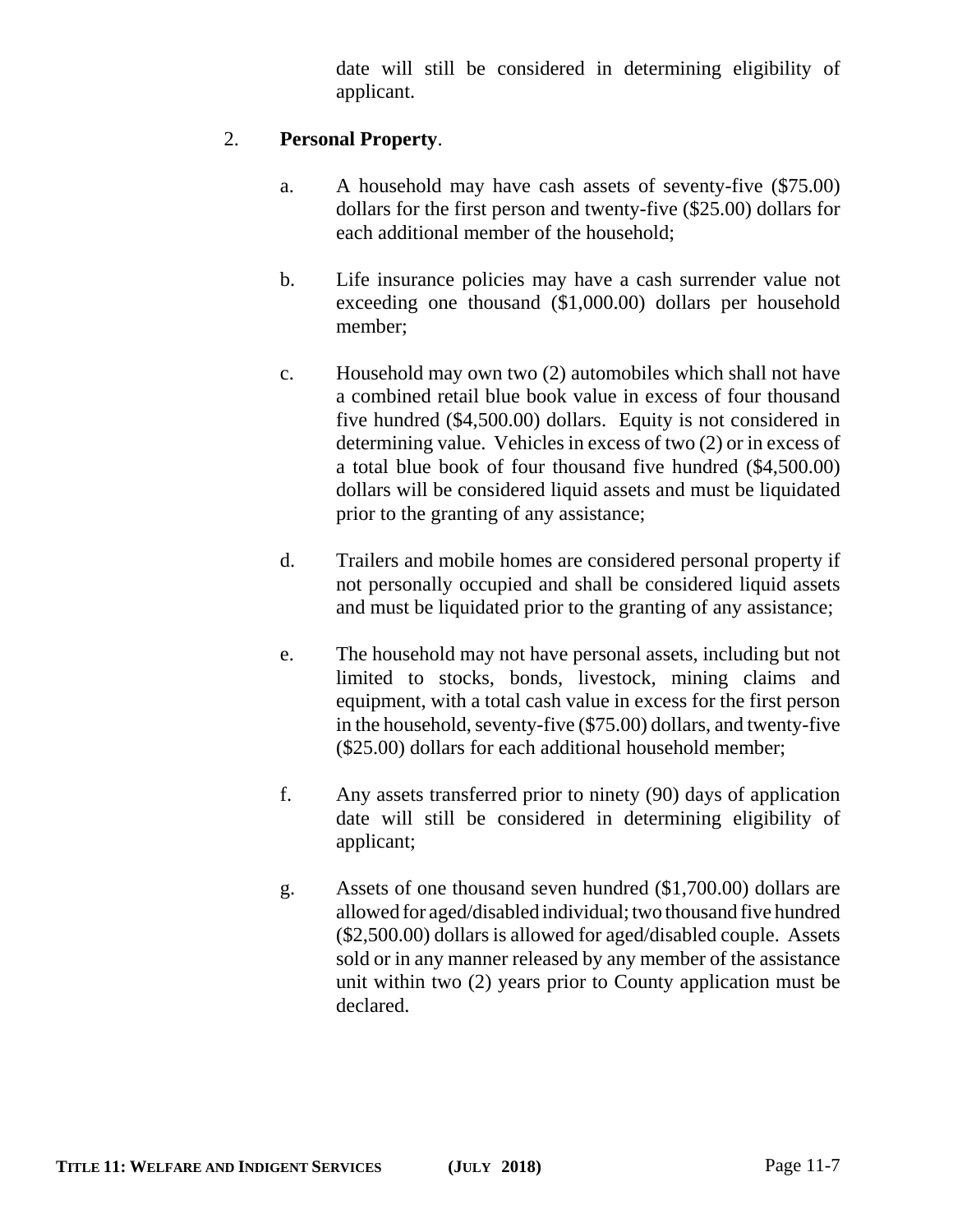- F. Failure to accept a bona fide offer of suitable employment is grounds for termination of assistance. Voluntary termination or termination for misconduct is grounds to deny assistance.
- G. No person who is in jail, on parole or probation, or is discharged from his/her employment on account thereof, or on account of the conviction of any crime, is eligible for assistance.

## .040 Medical assistance

- A. Medical assistance applies to:
	- 1. Emergency medical care; and
	- 2. All other medically necessary care rendered in a medical facility.
- B. As used in this section, "**emergency medical care**" means any care for an urgent medical condition which is likely to result in serious and permanent bodily disability or death if the patient is not transported to a medical facility or given medical care.
- C. **Resident Eligibility for Medical Care**. A person is eligible or partially eligible for resident County medical care if he/she fulfills all of the following conditions:
	- 1. It is determined, with proper medical evidence, that the person is in need of medical care; and
	- 2. Such person does not have sufficient funds or assets which can be readily converted to funds to pay for all or part of that person's medical care; and
	- 3. Such person has been a bona fide resident of the County for at least six (6) months immediately prior to his asking for assistance; and
	- 4. Such person is not receiving aid or assistance from state or federal medical care programs which would take care of his medical obligations.
- D. **Nonresident Eligibility for Medical Care**. A person is eligible for nonresident County medical care if all of the following conditions apply:
	- 1. It appears that the person has not been a resident of the County for six (6) months; and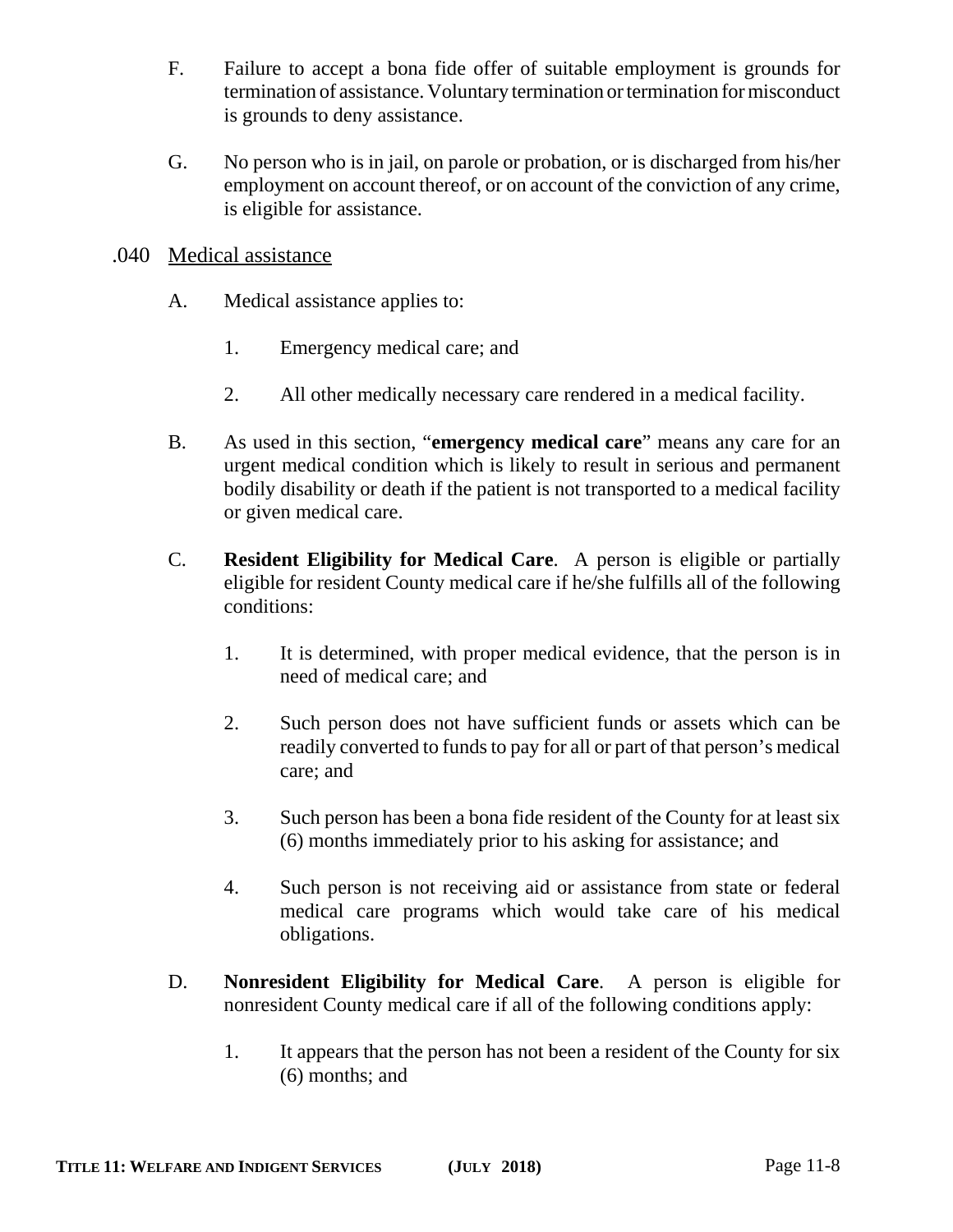- 2. It has been determined with proper medical evidence, that the person is in need of medical care and does not have sufficient funds nor is receiving state or federal aid.
- E. **Transient Eligibility for Medical Care**. A person is eligible for transient County medical care if all of the following conditions apply:
	- 1. If it appears that the person is a nonresident of the County and is not a resident of any other County within the state, and that such person is living within the County with the intent to remain with the County; and
	- 2. Such person becomes ill or falls sick while within the County; and
	- 3. It is determined, with proper medical evidence, that the person is in need of medical care, does not have sufficient funds nor is receiving aid or assistance from State or federal medical programs which would take care of his medical obligations.

### .050 Reimbursement

As a condition of such care an eligible person shall reimburse the County in accordance with the following rules:

- A. The applicant or other responsible party will be required to reimburse the County for that portion of the medical expenses that fall within his financial ability.
- B. If a person who has received care acquires property sufficient to be used to satisfy his medical expenses, the cost of care supplied to the person shall be a charge against him.
- C. The County shall render to a person who has been provided care in a hospital a statement setting forth the charges upon which its claim for reimbursement is based.
- D. Liens.
	- 1. If it is determined by the Board of County Commissioners to be in the best interest of the County, a lien against the property of the patient or responsible relative may be required as a condition to granting relief.
	- 2. Sale or foreclosure of such a lien shall not be enforced against the home of the eligible person or responsible relative:
		- a. During his lifetime or that of the spouse;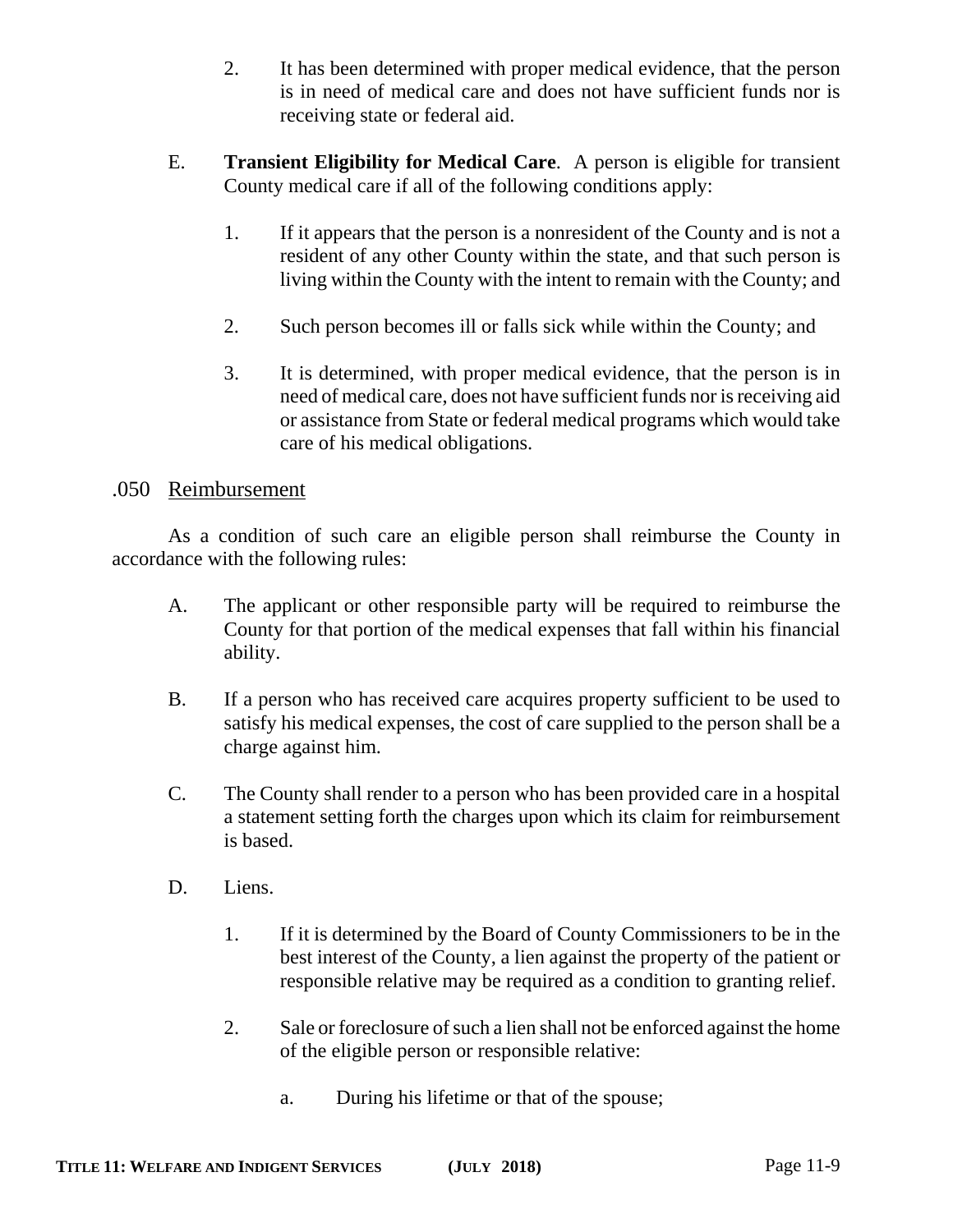- b. During the minority of children if they reside in the home;
- c. During the lifetime of any dependent adult child who resides in the home, and who is incapable of self-support because of mental or physical disability.
- 3. Any lien taken by the County for hospital care shall be released immediately when the amount owing the County for that care is paid.
- 4. If a person against whose property a lien has been imposed for hospital care desires to acquire different property, the County may release its lien against the original property and transfer it to the new property if its security will not thereby be impaired.
- 5. If the person desires to borrow money for the purpose of making improvements to his property using his property for security, the County may subordinate its lien to the mortgage or other security interest given for the loan if its security will not thereby be impaired.
- E. **Responsible Relatives**. In addition to the responsibility of the person in whom care is rendered, the cost of care rendered is also a charge against the responsible relative of that person.
	- 1. **Definition of responsible relatives**  Spouse for spouse, both persons living in a marital relationship, father, mother, children, and brothers or sisters of an applicant who have sufficient financial resources to assist the applicant.
- F. **Installment payments**. If the Board of County Commissioners deems it appropriate, a person against whom the cost of care is a charge may pay in installments in such amounts and at such intervals as approved by the Board.

## G. **Liability**.

- 1. The County's liability is limited pursuant to the terms of Nevada Revised Statutes Chapters 428 and 450.
- 2. The County's liability shall not exceed the sum of three thousand (\$3,000.00) dollars in cases of accident involving injury to those not residing within the County at the time thereof.

## .060 Direct assistance service and transient assistance

A. Assistance in the form of vouchers for shelter, utilities and food to eligible resident applicants and transient persons may be issued. Emergency aid for other assistance will be determined by the Human Services Director.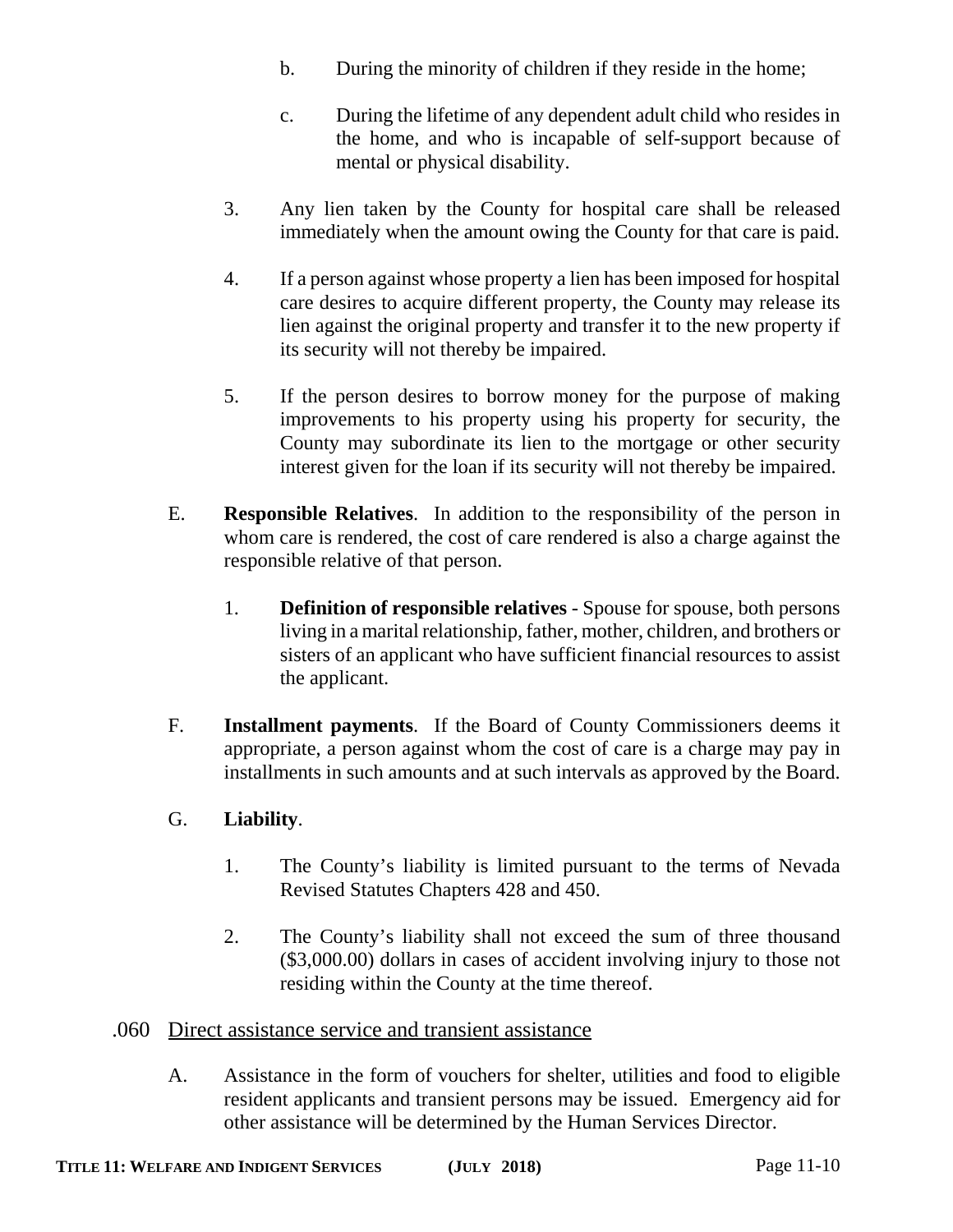- B. Applicants shall file with the Human Services Director a declaration of need and full disclosure of financial and family status, demonstrating a factual need. The declaration shall be under oath. The form of this declaration shall be provided by the Human Services Director.
- C. Applicants for County assistance shall, by a signed authorization, permit the County to verify pertinent financial and medical information for the purpose of determining eligibility. Failure to submit information and cooperate with County officials to verify need shall result in denial of aid.
- D. **Transients**. Transportation and food and lodging for transients who qualify under the eligibility standards.
	- 1. Aid in the form of one night lodging;
	- 2. Ten (10) gallons of gasoline;
	- 3. Tire repair;
	- 4. Minor car repairs;
	- 5. Bus fare and food may be provided to indigent travelers on a one-time basis and need;
	- 6. Maximum allotments to transients to be determined by the Human Services Director.
- E. In order to obtain a voucher for motor fuel, applicants must provide the following:
	- 1. A current driver's license;
	- 2. The vehicle's registration;
	- 3. Proof of insurance thereon.
- F. In order to obtain any other benefits hereunder, applicant must furnish satisfactory proof of identification.

## .070 Burials and cremations

A. Cremation or burials shall be provided for those individuals who die within the County and do not have the resources, the responsible relatives or who are not eligible for another agency to pay all or part of the cremation or burial, in an amount not to exceed eight hundred (\$800) dollars.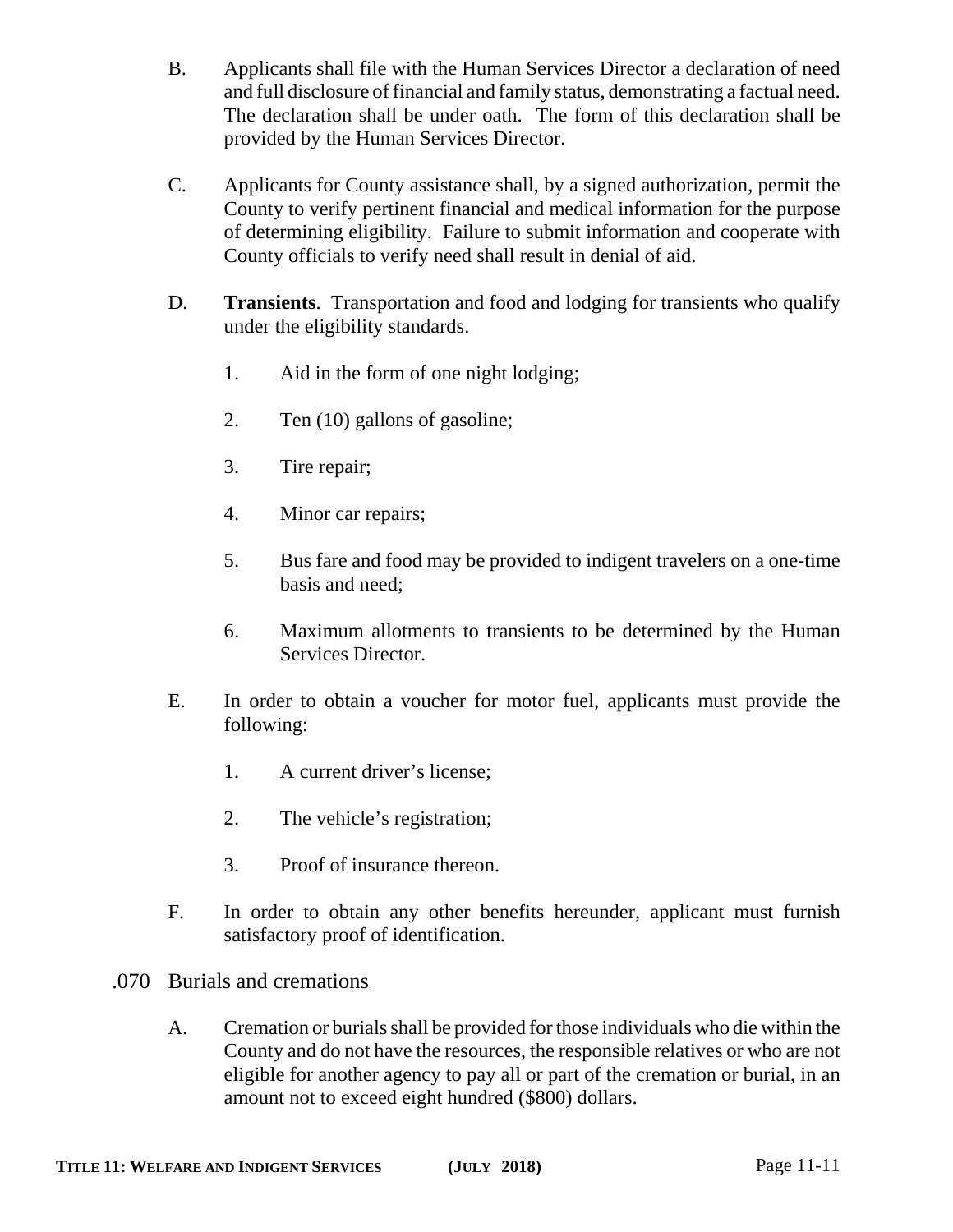B. Direct assistance shall be provided to clients based on the standard of need that is established in the income poverty guidelines as adopted by the County.

### .080 Appeal

Any person who is denied medical or financial assistance benefits provided for herein may appeal to the Board of County Commissioners within thirty (30) days of the service of the notice thereof.

#### .090 Approval

All assistance issued will be approved by the Board of County Commissioners at a regularly scheduled meeting when the amount of the expenditure exceeds eight hundred (\$800) dollars. Anything above this amount must be approved by the Board.

### .100 Fraud

- A. If any applicant should attempt to secure aid or assistance under this chapter by wilfully giving false information about his medical or financial condition, such action shall constitute a misdemeanor.
- B. Verification of existence of fraudulent circumstances shall be reported to the Sheriff's Office for criminal action. Recipient may request the opportunity for repayment of monies or services obtained fraudulently. Such opportunity may be granted at the discretion of the Board of County Commissioners. If the payment plan is not adhered to, criminal prosecution shall be pursued.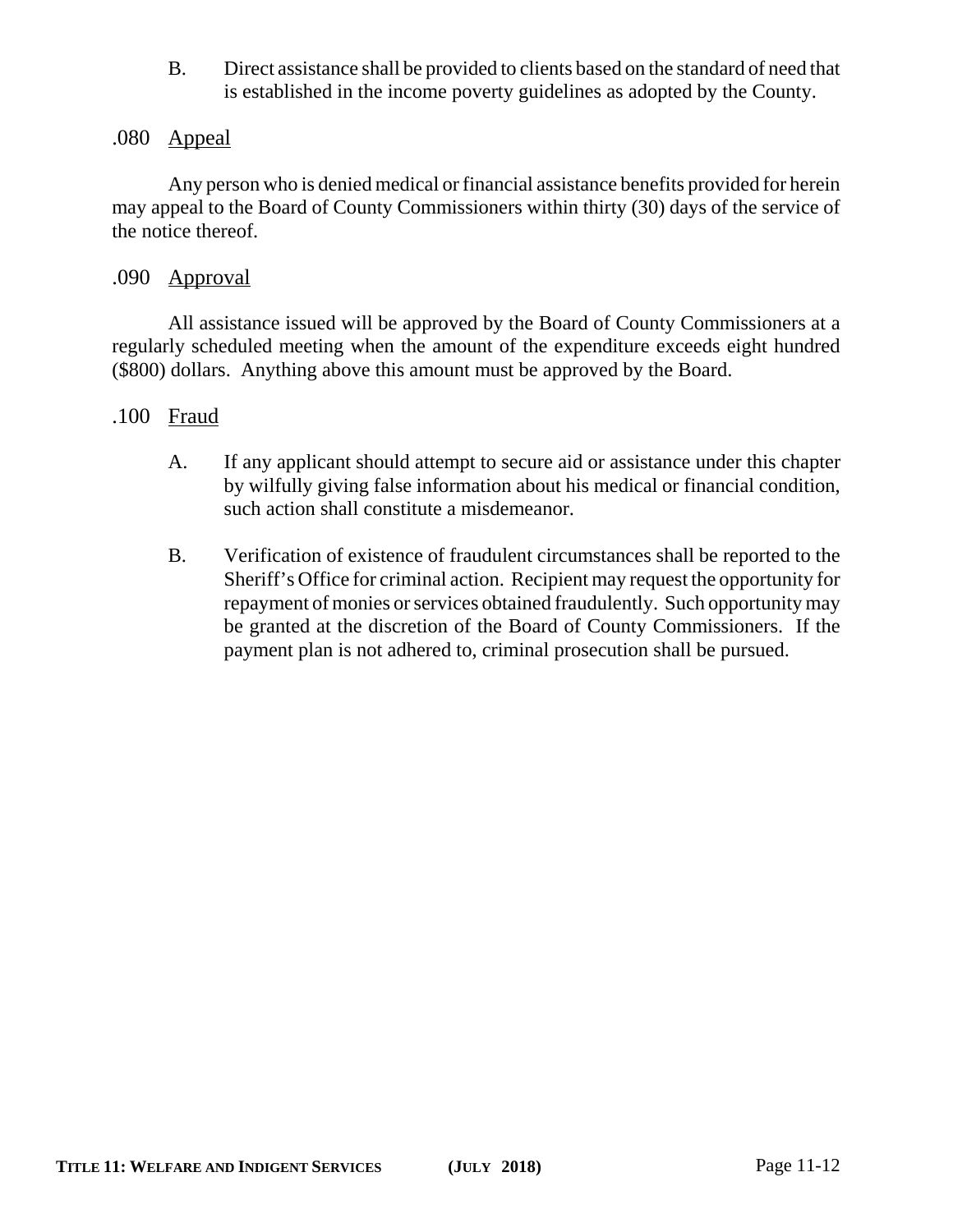## Chapter 30 - COUNSELING OF VICTIMS OF SEXUAL ABUSE AND ASSAULT

### .010 Statutory authorization

The Nevada legislature in Chapter 217 of the Nevada Revised Statutes mandates that counties shall adopt an ordinance to provide for the counseling of victims of sexual abuse and assault.

## .020 Payment of cost of initial medical care of victim

Pursuant to N.R.S. 217.300, for sexual assaults committed in Eureka County, the County shall pay any costs incurred for medical care for any physical injuries resulting from the assault which is provided to the victim not later than seventy-two (72) hours after the victim first arrives for treatment.

## .030 Application for medical and psychological treatment of victim and spouse; companionship during counseling; prerequisites to approval

If treatment is required in addition to any initial emergency medical care as provided for by this chapter, the victim or victim's spouse may apply to the Board of County Commissioners pursuant to N.R.S. 217.310 for treatment at County expense. The Board shall approve an application for treatment upon receiving an affidavit from the victim or the victim's spouse stating the victim requires additional medical treatment for physical injuries or the victim or spouse has suffered emotional trauma as a result of the sexual assault. A victim who has suffered emotional trauma may select a relative or close friend to receive counseling with the victim if the counselor agrees that such companionship will be helpful to the victim. If the victim's application for treatment is approved, counseling for the relative or friend must also be approved. The filing of a report with the Eureka County Sheriff's Office is a prerequisite to qualify for this additional treatment beyond that provided for by Section 11.30.020.

#### .040 Availability of medical and psychological treatment; limitation of cost

Upon approval by the Board of County Commissioners described in Section 11.30.030 of the additional treatment in the form of medical treatment for the victim's physical injuries or treatment in the form of psychological, psychiatric and marital counseling for the victim, the victim's spouse and any other eligible person, such additional treatment must be made available at a facility the Board may contract with for providing such treatment. Any costs for such treatment not exceeding one thousand (\$1,000.00) dollars shall be paid by the County.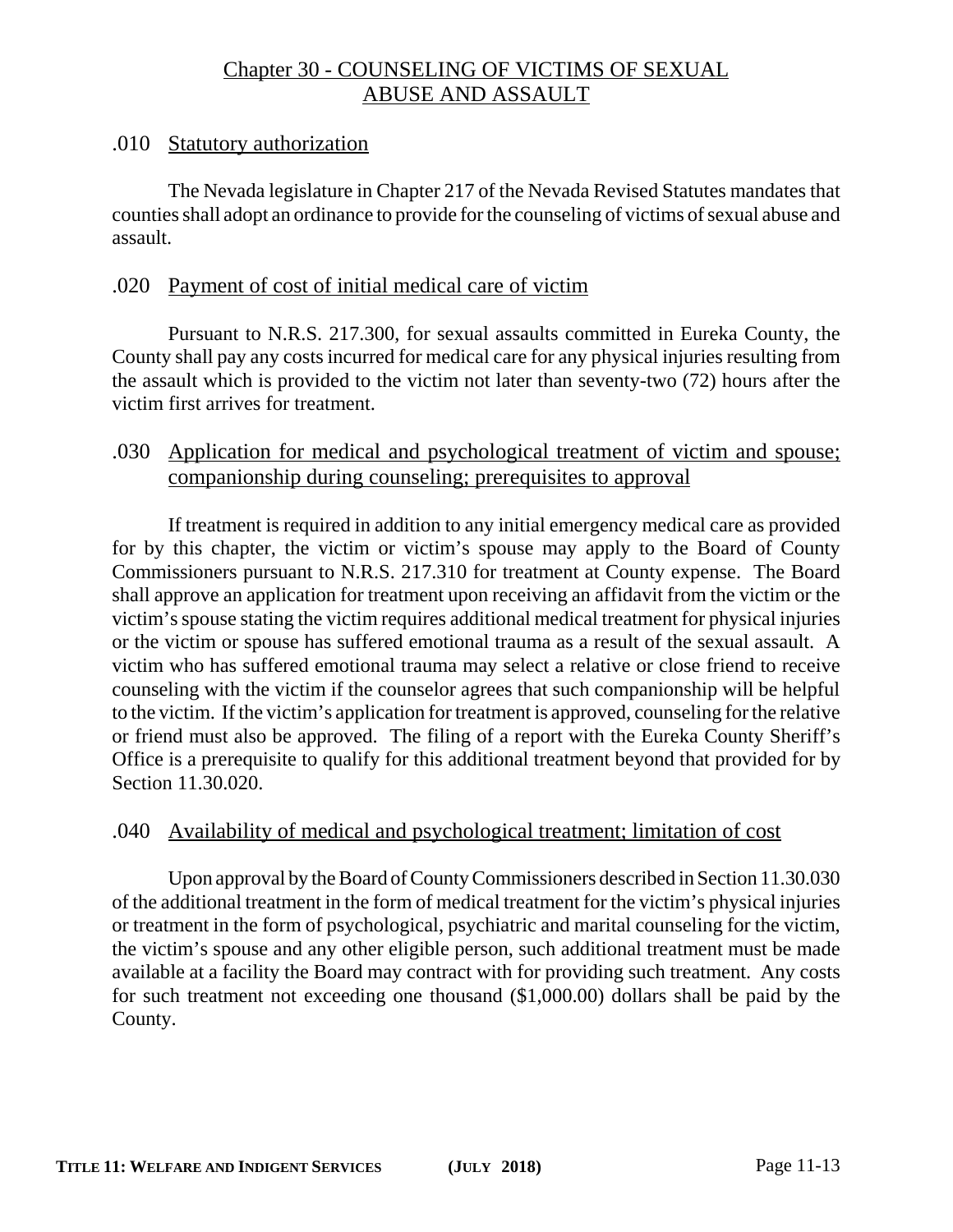## .050 Certification by person providing counseling or psychological treatment required

The Board of County Commissioners shall require the psychologist, psychiatrist or counselor treating a victim of sexual assault or the victim's spouse for emotional trauma suffered as a result of the sexual assault to certify from time to time that the counseling relates to the sexual assault and that the victim or spouse still suffers from the effects of the emotional trauma which resulted from the sexual assault. If the person providing the treatment fails to make the certification upon request by the Board, then pursuant to N.R.S. 217.330 the Board may order the treatment terminated.

### .060 Limitations on time for treatment

No order for additional treatment pursuant to Section 11.30.030 and 11.30.040 may be made by the Board of County Commissioners unless (1) the application for treatment is made within sixty (60) days after the date of the sexual assault; or (2) the sexual assault was reported to law enforcement within three (3) days after its occurrence, or if the offense could not reasonably have been reported within that period, within three (3) days after the time when a report could reasonably have been made.

## .070 Applicability of this chapter to sexual abuse

This chapter applies equally to incidents of sexual assault and sexual abuse; however, a relative is not eligible to receive counseling if he or she committed the abuse or assault for which counseling is sought.

## .080 Payment for Jane Doe sexual assault kits

The Board of County Commissioners shall consider payment for Jane Doe sexual assault kits that are fair and reasonable, in the amount of approximately \$250, provided requests for payment are timely submitted and are completed for incidents which occurred within Eureka County.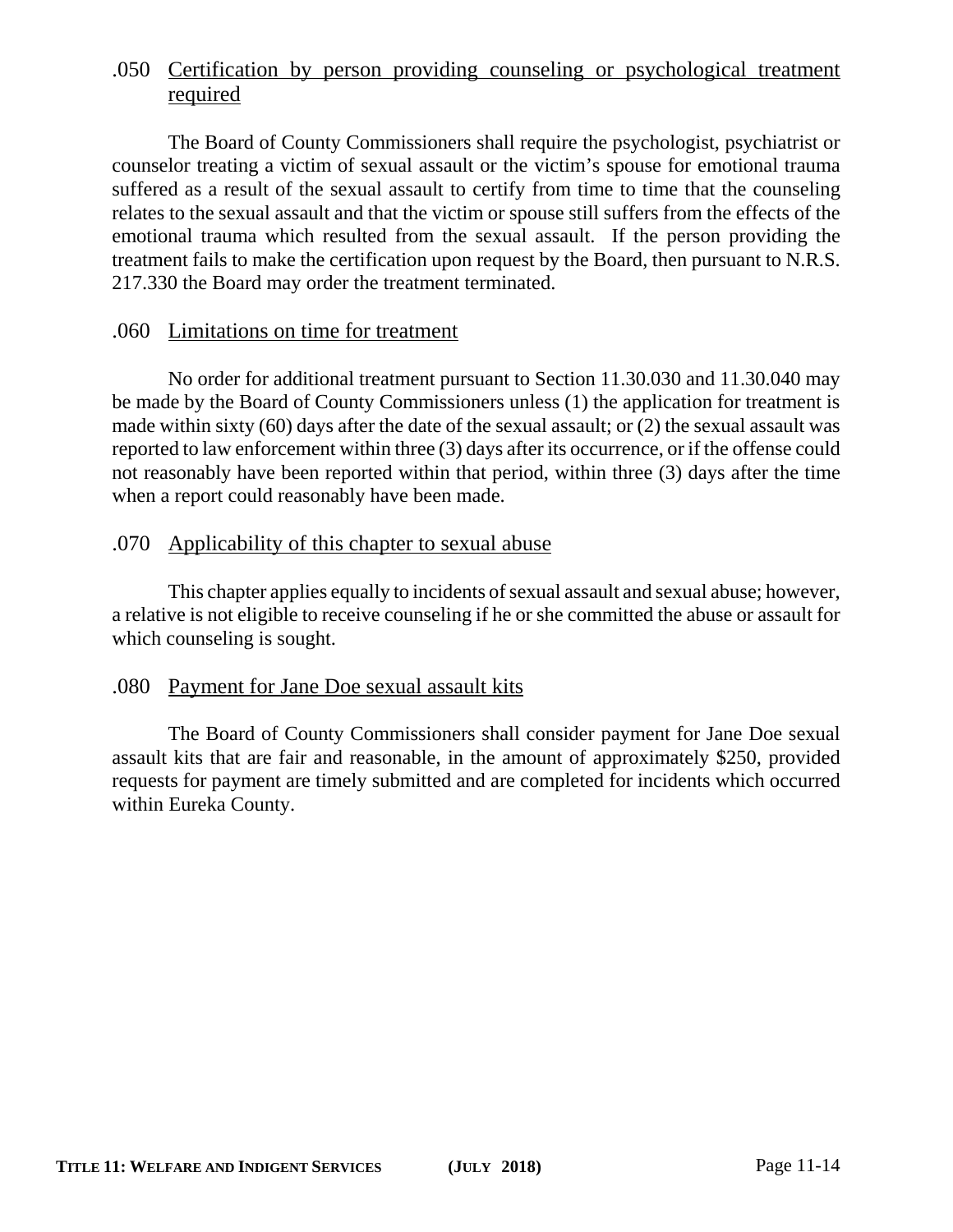## Chapter 40 - EMERGENCY MANAGEMENT

## .010 Definition

**Emergency management** means the preparation for and the carrying out of all emergency functions, other than functions for which military forces are primarily responsible, to prevent, minimize and repair injury and damage resulting from disasters caused by enemy attack, sabotage or other hostile action, or by fire, flood, earthquake or other natural causes. These functions include firefighting, police services, medical and health services, searches, rescues, engineering, air raid warning services, communications, radiological, chemical and other special weapons defense, evacuation of persons from stricken areas, emergency welfare services (civilian war aid), emergency transportation, existing or properly assigned functions of plant protection, temporary restoration of public utility services and other functions related to civilian protection, together with all other activities necessary or incidental to the preparation for and carrying out of the foregoing functions.

#### .020 Council membership

The County Emergency Management Council is created and includes the following:

- A. All County Commissioners;
- B. Director, Emergency Management Council;
- C. District Attorney;
- D. Sheriff;
- E. Chairman, County American Red Cross Chapter;
- F. Others, including representatives of business, labor and private organizations as may be appointed by the Council.

#### .030 Council powers and duties

It shall be the duty of the Emergency Management Council:

- A. To develop a County emergency management plan. This plan shall provide for the effective mobilization of all the resources of the County;
- B. To prepare and recommend for consideration by the County Commissioners, ordinances necessary to implement the emergency management plan;
- C. To consider and recommend to the Emergency Management Council for its approval, mutual aid plans and agreements.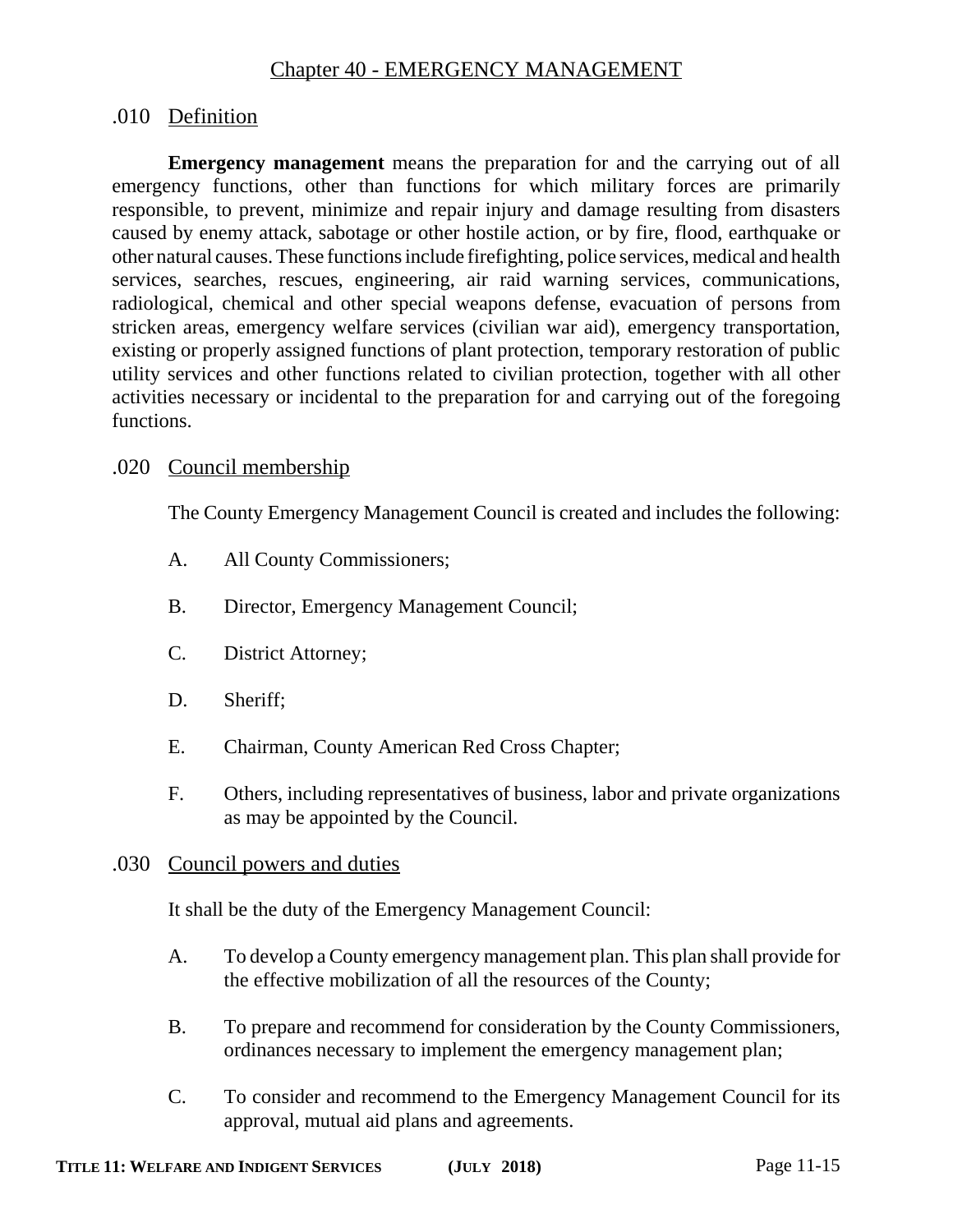## .040 Council Director

The Office of the Director of Emergency Management Council is created. Such officer shall be appointed by the Board of County Commissioners, and hold office at the pleasure of the Board, and shall, before entering upon his duties, take an oath in writing, as provided in N.R.S. 414.150. The Director of Emergency Management Council is empowered:

- A. To represent the Board of County Commissioners on all matters pertaining to emergency management;
- B. To require and direct cooperation of County officials in the preparation and implementation of emergency management plans;
- C. To direct the services of any County officers or employees and the Emergency Management Council Corps during periods of emergency;
- D. To obtain vital supplies and equipment by contract, needed for the protection of life and property of people, and obligate the County for the value thereof and if required immediately, requisition the same during periods of emergency.

In the absence of the Director of Emergency Management Council, the Sheriff (or in the Sheriff's absence, the Undersheriff), shall assume and fulfill the duties of that Office.

## .050 Emergency Management Corps - Purpose

Officers and employees of the County, with volunteer forces enrolled to them during an emergency, and all groups, organizations and persons interested and responsible for the operation of law are charged with the responsibility for the protection of life and property in the County during such an emergency and shall constitute the Emergency Management Corps.

## .060 Emergency Management Corps - Divisions

The functions and duties of the County Emergency Management Council shall be distributed among the divisions as listed below. Each division shall be under the direction of a Chief and Deputy Chief appointed by the Emergency Management Council. The respective Chiefs of each division may include public officials as well as private businessmen, who through their profession, knowledge or experience are particularly qualified to head divisions requiring specialized knowledge and experience. The divisions are established as follows:

- A. Law enforcement division;
- B. Fire services division;
- C. Medical and health division;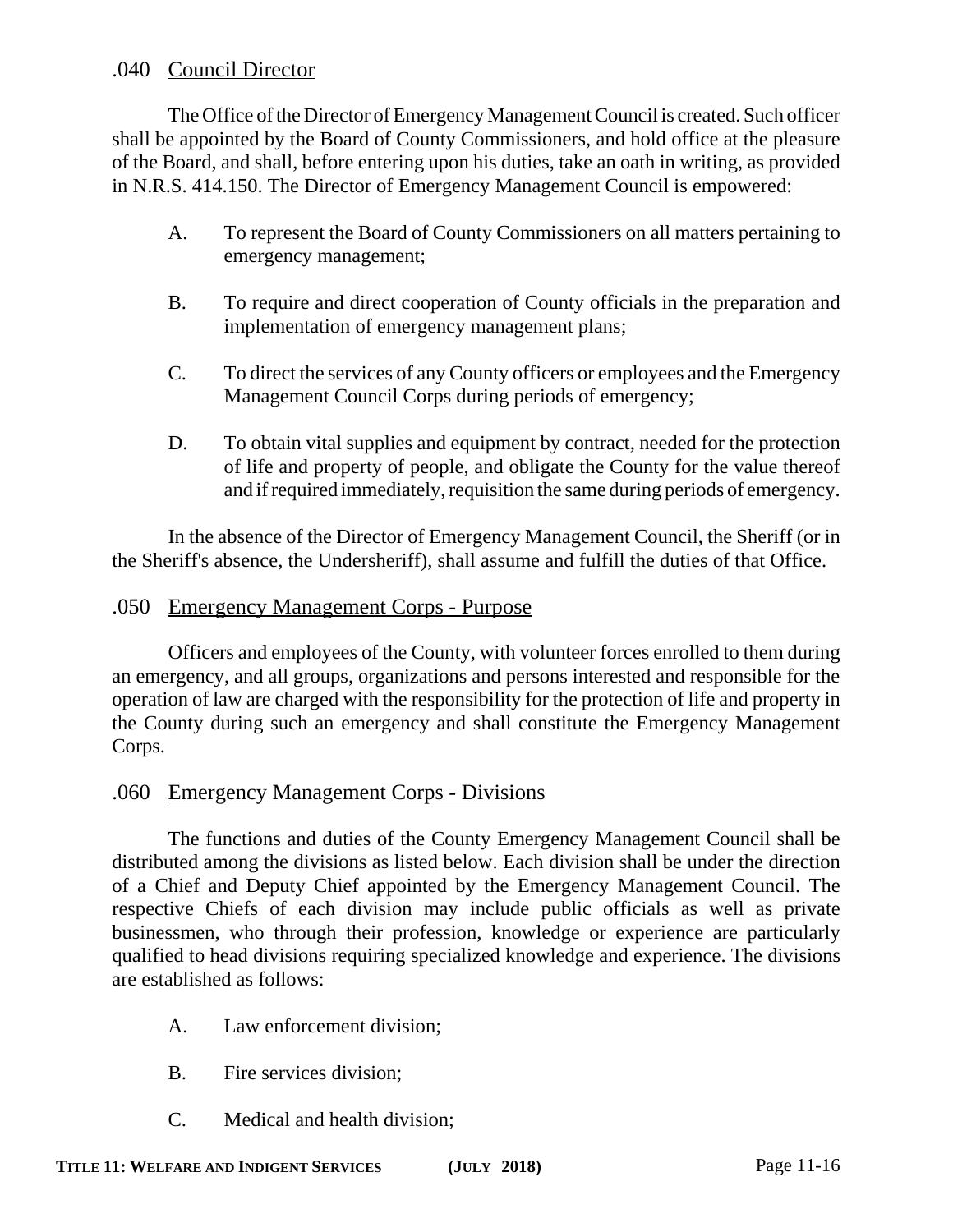- D. Engineering and utilities division;
- E. Transportation division;
- F. Communications division;
- G. Welfare division;
- H. Information and education division.

## .070 Volunteers

All persons, other than officers and employees of the County, volunteering in service pursuant to the needs of this chapter shall serve without compensation. While engaged in such service they shall have the same immunities as persons and employees of the County performing similar duties.

## .080 Violation - Penalty

It shall be a misdemeanor punishable as provided in this Code, during an emergency:

- A. To wilfully obstruct, hinder or delay any member of the Emergency Management Corps in the enforcement of any lawful rule or regulation issued pursuant to this chapter, or in the performance of any duty imposed upon him by virtue of this chapter; or
- B. To do any act forbidden by any lawful rule or regulation issued pursuant to this chapter if such act is of such a nature as to give assistance to the enemy or to imperil the life or property of any inhabitant of the County or to prevent, hinder or delay the defense or protection thereof; or
- C. To wear or carry or display without authority any mark or identification specified by the Emergency Management Council.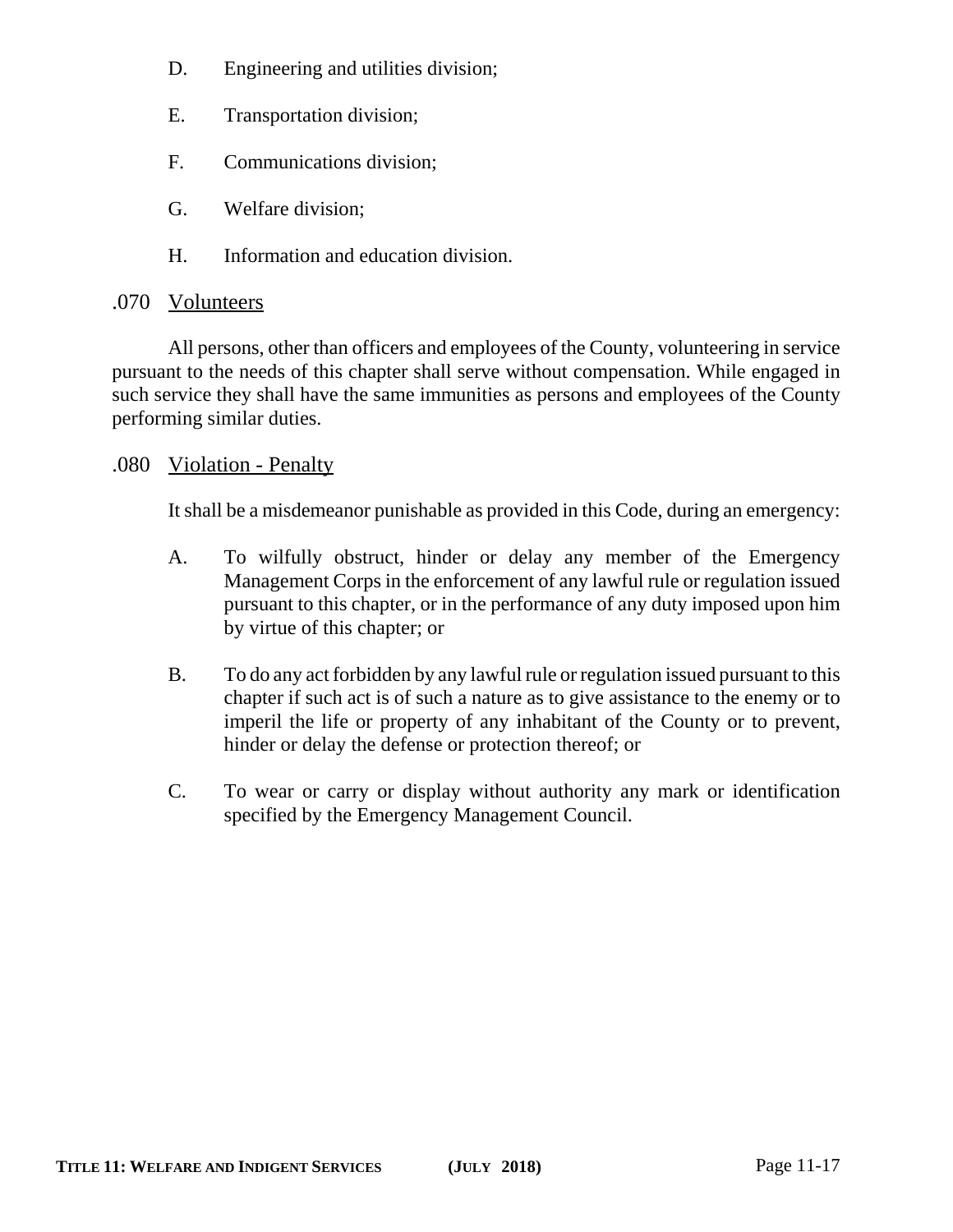## Chapter 50 - EMERGENCY MEDICAL SERVICES

### .010 EMS Director

- A. The EMS Director shall be a person generally qualified by education and experience to plan and manage the County's Emergency Medical Services and operations under the direction of the Board of County Commissioners, and to advise the Board about such matters.
- B. Compensation and express duties of the EMS Director shall be as from time to time determined by the Board of County Commissioners and adopted by the Board by resolution or minute orders and as defined by job description or contract.

#### .020 Volunteers

- A. Volunteers on the Emergency Medical Service shall be persons generally qualified by training to participate in Emergency Medical Services, under the direct control and supervision of the EMS Director.
- B. At the direction of the Board of County Commissioners volunteers may be provided funding for their training and participation in EMS calls.

#### .030 Membership service plan

- A. In order to defray the cost of transportation by County ambulance, persons may apply for membership in the County's EMS service plan.
- B. The terms and conditions of the service plan may be amended or revoked in whole or in part by resolution or minute order of the Board of County Commissioners.

#### .040 EMS franchise

Within Eureka County, consistent with the authority granted by N.R.S. 244.187 and N.R.S. 244.188 to provide adequate, economical and efficient services to promote the general welfare, Eureka County Emergency Medical Services shall maintain the sole authority to provide ground ambulance and paramedicine service consistent with NRS Chapter 450B, except as provided for in the next section.

#### .050 Requirements for other providers

Providers of ground ambulance services other than Eureka County EMS which are based in areas contiguous to Eureka County may routinely provide those services within Eureka County only upon the express written authorization of the Board of County Commissioners, and this regulatory power is granted by N.R.S. 244.188. Authorization will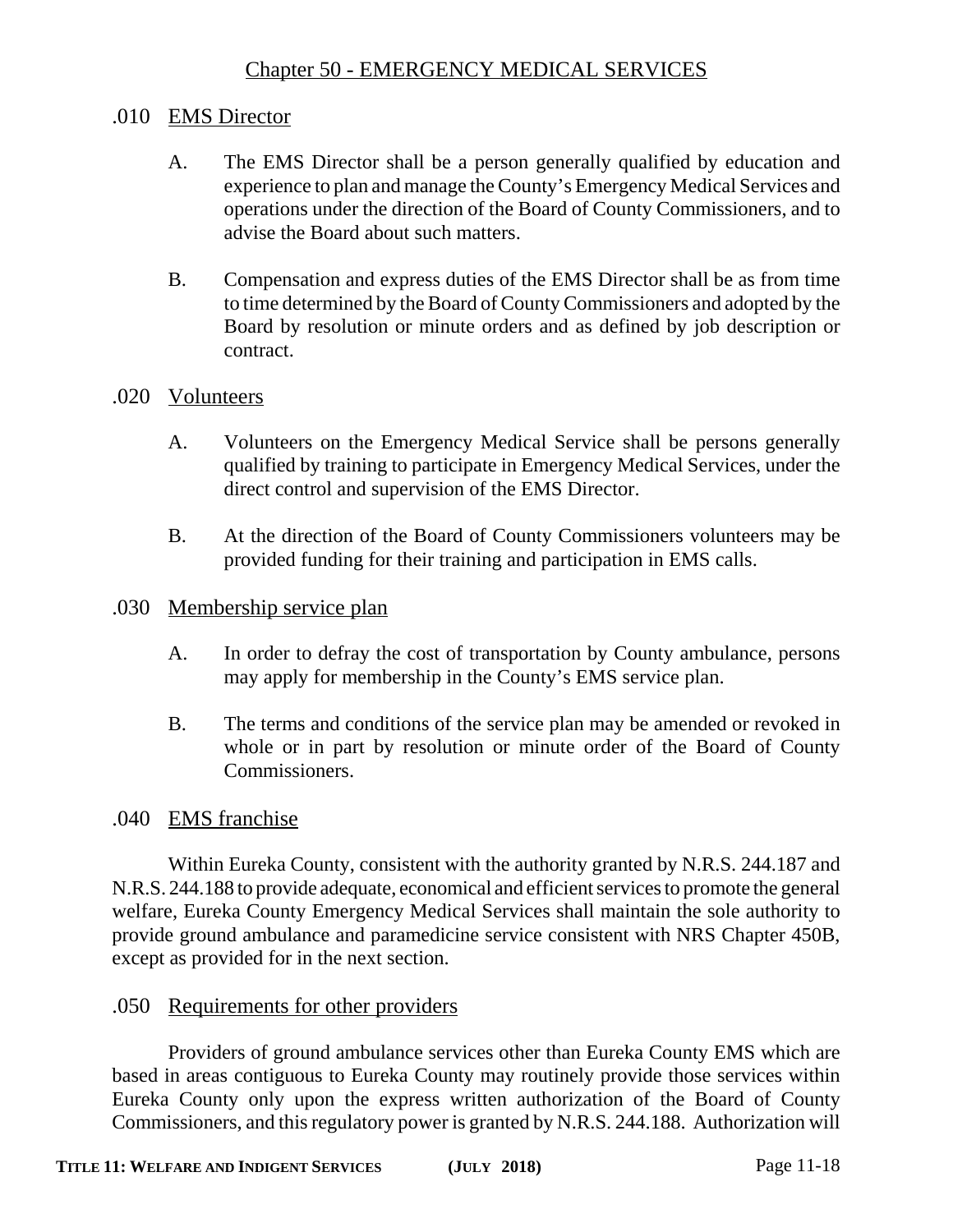be contingent upon the provider (1) being properly permitted and certified to operate in Nevada at all times, (2) charging patients no more than what is reasonable and customary, and (3) in no way impeding, impairing, or delaying patient care in their operations. The Board of County Commissioners reserves the opportunity to review the performance of other providers and may revoke written authorization to operate within Eureka County at any time.

# .060 Other laws unaffected

This ordinance in no way affects the laws protecting good Samaritans, as described in N.R.S. 41.500 - N.R.S. 41.507, and in no way shall be used or interpreted by anyone to prohibit the use of all available resources in an emergency.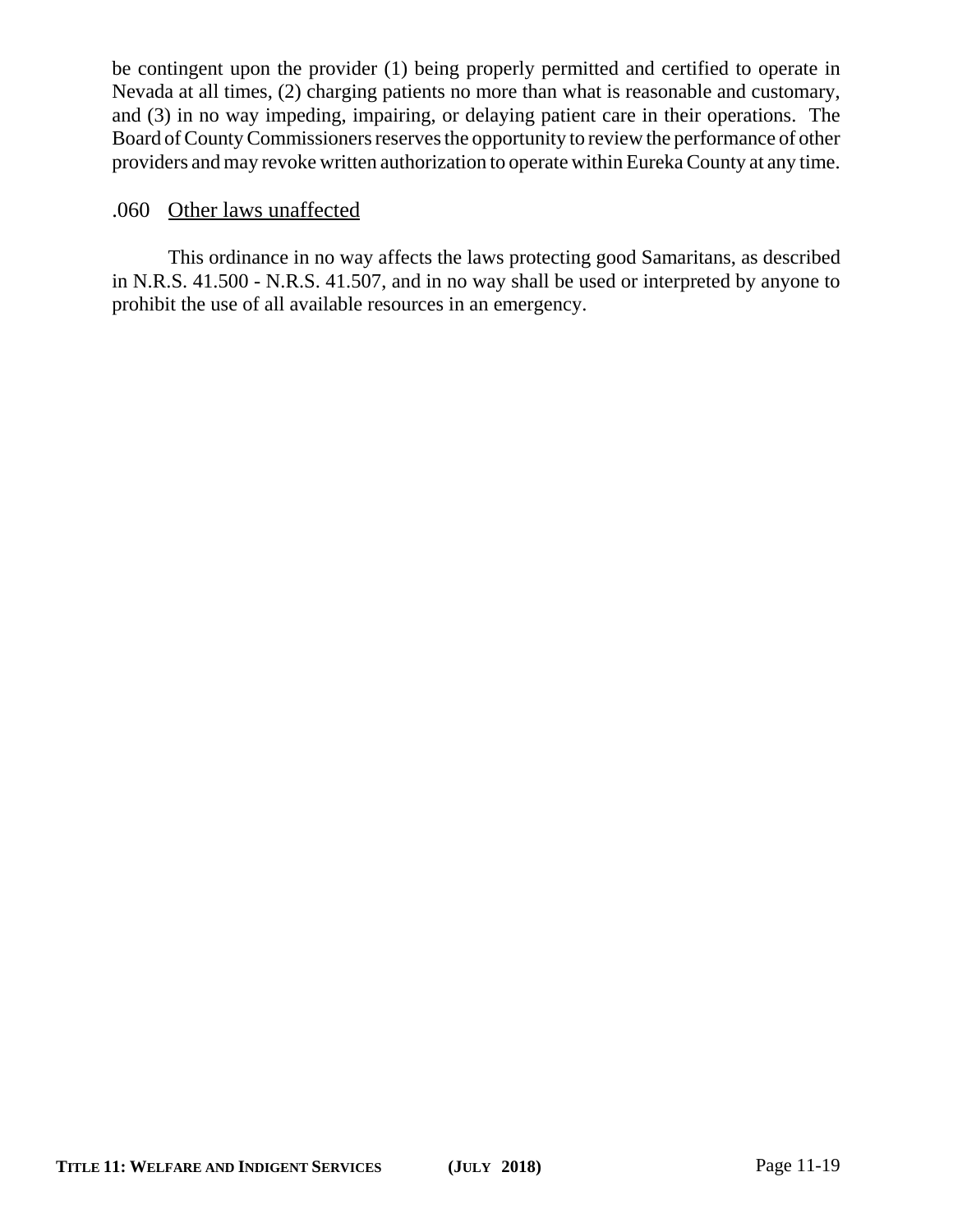## Chapter 60 - PUBLIC GUARDIAN/ADMINISTRATOR OFFICE

## .010 Office of public guardian/administrator established

The Board establishes the office of public guardian/administrator for Eureka County, Nevada, by designating the elected Treasurer as the ex officio public guardian/administrator pursuant to N.R.S. 253.150 and N.R.S. 253.010 (5).

### .020 Vacancy

- A. If any vacancy occurs in the office of public guardian/administrator, the vacancy must be filled promptly by the Board.
- B. In filling any vacancy occurring in the office of public guardian/administrator, the Board must use the procedure contained in N.R.S. 253.170 and N.R.S. 253.010(5) and appoint a person to the office of public guardian/administrator.

### .030 Subordinates, consultants and assistants

The public guardian/administrator may:

- A. Employ subordinates necessary for the proper performance of his/her duties.
- B. Contract for the services of consults or assistants.

#### .040 Records and account

The public guardian/administrator must keep financial and other appropriate records concerning all cases in which he or a deputy is appointed as an individual guardian or administrator. The public guardian may establish a guardianship account to manage the income of one or more wards. The account shall not be considered an asset of the County, and the funds shall not be available for any use or purpose other than the care and support of the ward(s). The public guardian shall obtain a federal tax identification number for the office of the Public Guardian, separate from the tax identification number of the County, and shall use this tax identification number for the guardianship account.

.050 Caseload

The public guardian caseload must be no more than 10 active cases at one time for the entire office.

## .060 Qualifications of person for whom public guardian may be appointed; petition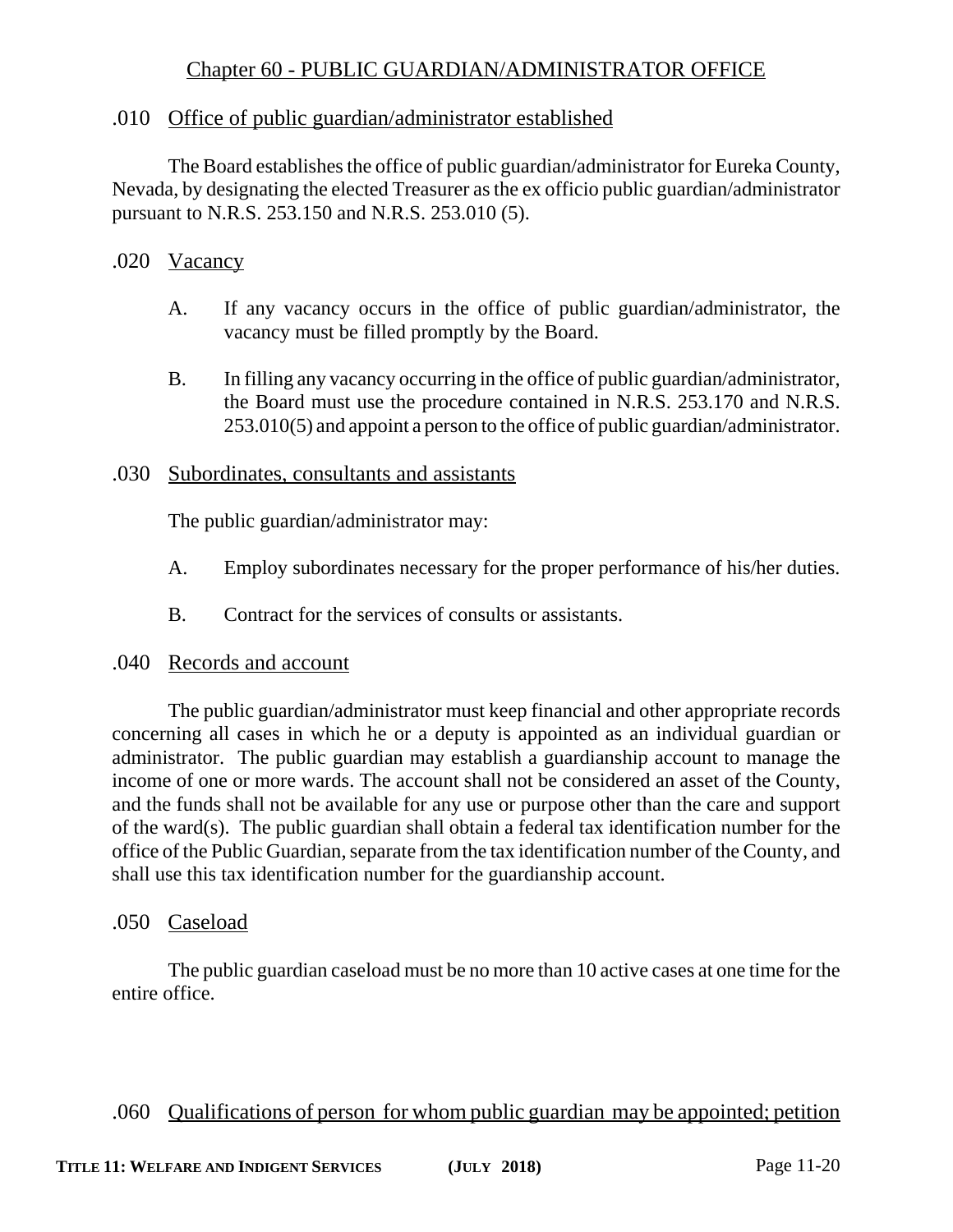- A. The Public Guardian is the guardian of last resort. A referral to the Public Guardian must be submitted and will be evaluated by the Guardian prior to acceptance.
- B. A resident of Eureka County, Nevada who is 60 years of age or older is eligible to have the public guardian appointed as his/her individual guardian if he/she:
	- 1. Has no relative or friend able and willing to serve, due to illness or other circumstance which prevents their effective performances of guardian.
	- 2. Lacks sufficient assets to provide the requisite compensation to a private guardian.
	- 3. Friends or family members have exploited or neglected the person.
	- 4. Family members live in other states and cannot meet statutory requirements.
	- 5. Is unable by reason of mental illness, mental deficiency, advanced age, disease, weakness of mind, or any other cause without assistance to properly manage and take care of him or herself.
	- 6. Any person who requires placement in an assisted living facility, group home, skilled nursing facility, or other residential facility providing twenty-four (24) hour oversight of the ward. In extraordinary circumstances, the public guardian may accept guardianship of an individual residing in the community provided the public guardian has sufficient resources or assistance of a county or state agency to provide twenty-four (24) hour oversight of the ward.
- C. The public guardian shall have full discretion to accept or decline guardianship of any individual.

## .070 Retention of attorney

For the proper administration of a guardianship and estate, the public guardian/administrator may retain the Eureka County District Attorney's Office to assist him/her.

.080 Investigation of financial status of person for whom public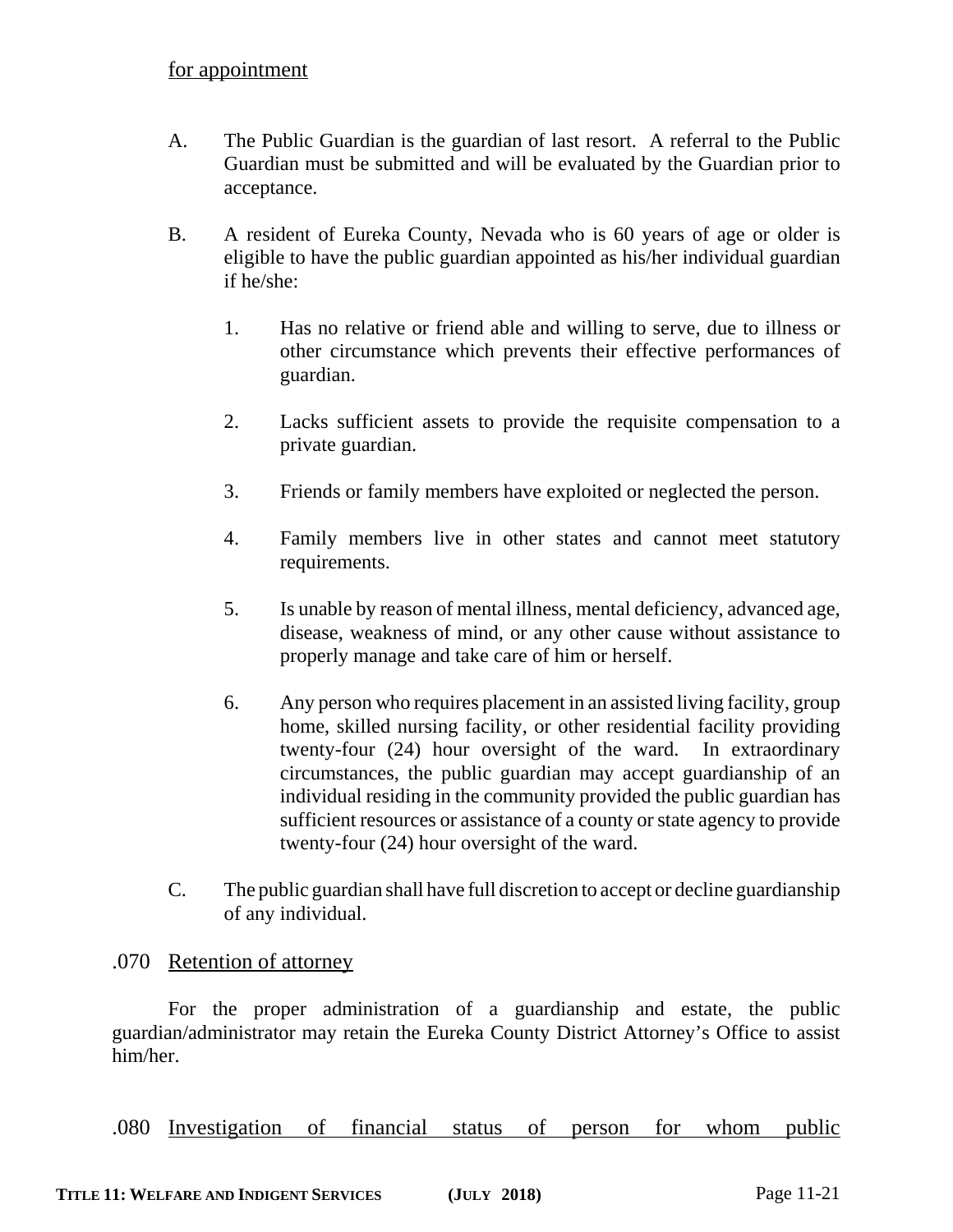## guardian/administrator is requested.

The public guardian/administrator must investigate the financial status of any person for whom the appointment of the public guardian/administrator is requested. In connection with the investigation, the public guardian/administrator may require that person to execute and deliver any written requests or authorizations necessary to provide the public guardian/administrator with access to records, otherwise confidential, needed to evaluate eligibility. The public guardian/administrator may obtain information from any public record office of the state or any of its agencies or subdivisions upon request and without payment of any fees.

## .090 Allocation of costs incurred in appointment proceedings and administrative costs

The public guardian/administrator shall charge fees for services, to be paid from the estate of the ward and payable to Eureka County to be applied toward the costs and expenses incurred by the Office of Public Guardian/Administrator, including salaries, provided the court determines the ward is financially able to pay all or part of the costs.

.100 Value of guardian and administrator's services allowable as claim against ward's estate; deposit of money received by public guardian/administrator

The reasonable value of the public guardian/administrator's services rendered must be allowed as a claim against the estate of the ward. Money received in payment of a claim against the estate of the ward must be deposited by the public guardian/administrator to the credit of the county general fund.

## .110 Circumstances under which public administrator may secure property of deceased

Before the issuance of the letters of administration for an estate, before filing an affidavit to administer an estate pursuant to N.R.S. 253.0403 or before petitioning to have an estate set aside pursuant to N.R.S. 253.0425, the public administrator may secure the property of a deceased person if he finds that:

- 1. There are no relatives of the deceased who are able to protect the property; and
- 2. Failure to do so could endanger the property.

## .120 Termination of appointment for the Public Guardian

The court may, at any time, terminate the appointment of the public guardian as an individual guardian upon petition by the ward of any interested person or on the court's own motion if it appears that the services of the public guardian are no longer necessary.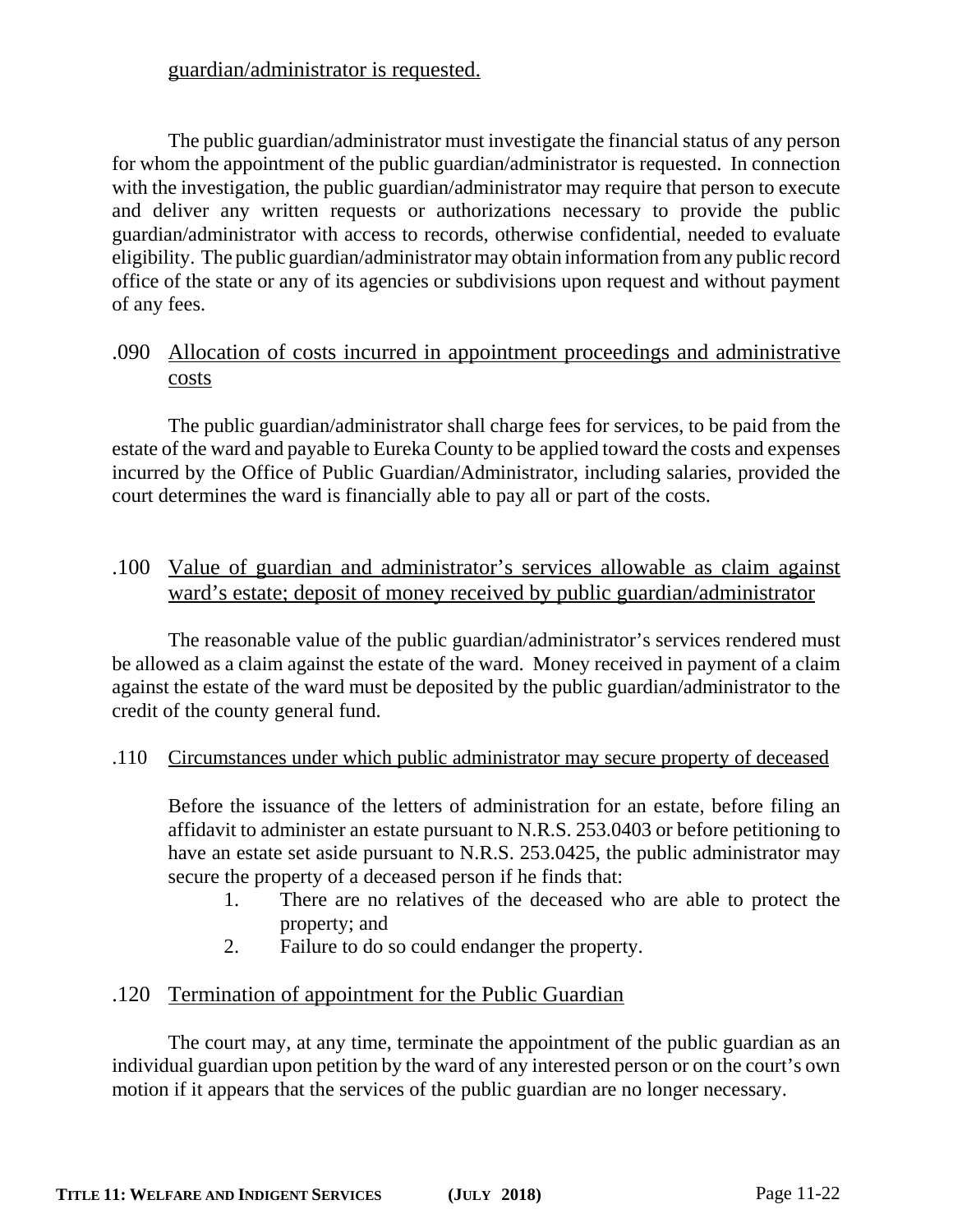## .130 Conflict between Nevada Revised Statutes and Eureka County Code

In the event of a conflict with NRS, as those sections may be amended from time to time, with this Code the provisions of state statute will control.

## .140 Revocation of previous appointments and designations for public guardian/administrator

The Board revokes all previous appointments and designations of Eureka County public guardian/administrator regardless of the means by which these appointments and designations were made and which predate the effective date of this Code section.